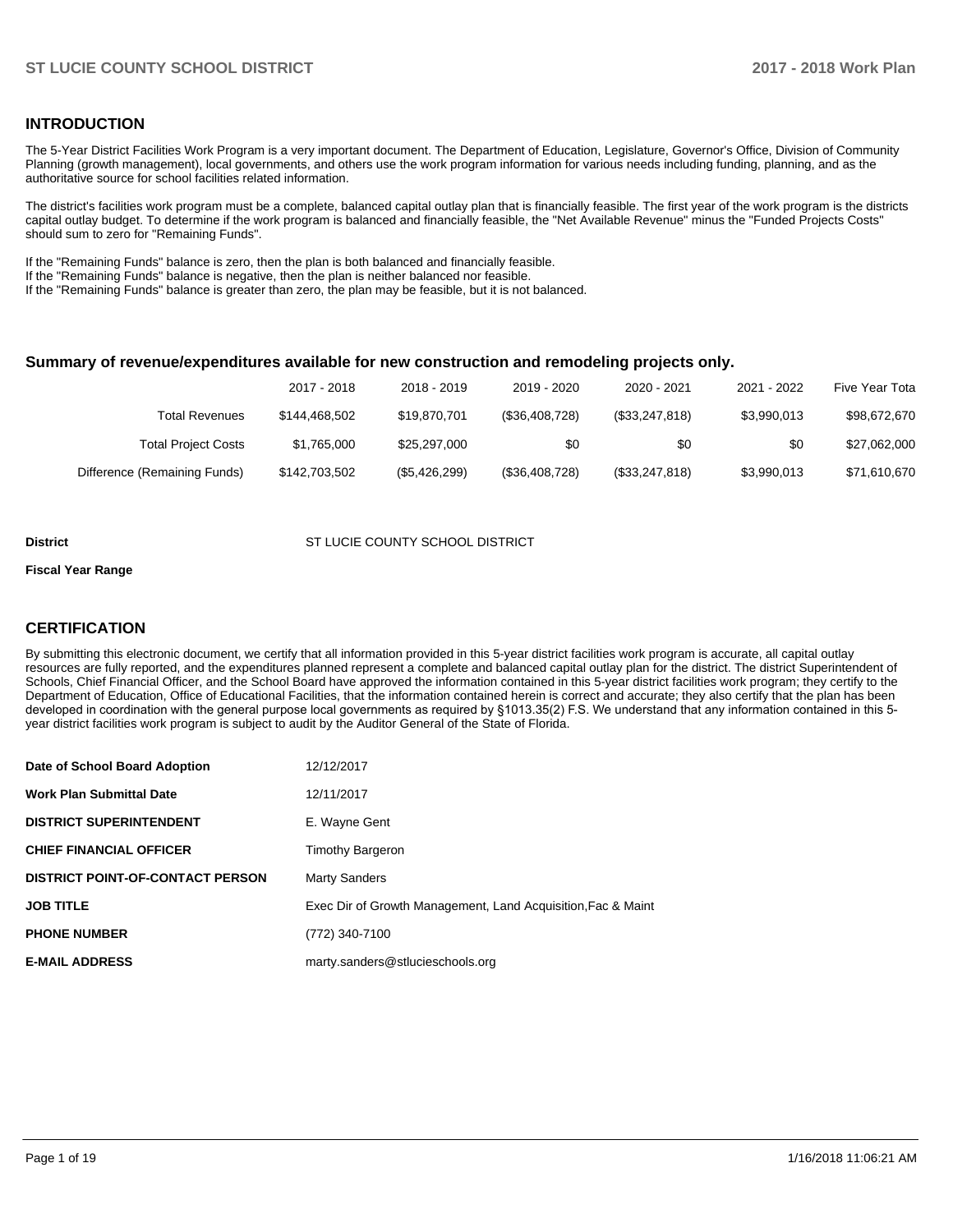# **Expenditures**

### **Expenditure for Maintenance, Repair and Renovation from 1.50-Mills and PECO**

Annually, prior to the adoption of the district school budget, each school board must prepare a tentative district facilities work program that includes a schedule of major repair and renovation projects necessary to maintain the educational and ancillary facilities of the district.

|                | Item                                                                                                                                                                                                                                                                                                                                                                                                                                                                                                                                                                                                                                                                                                                                                                                                                                                                                                                                                                                                                                                                                                                                                                                                                                                                                                     | 2017 - 2018<br><b>Actual Budget</b> | 2018 - 2019<br>Projected | 2019 - 2020<br>Projected | 2020 - 2021<br>Projected | 2021 - 2022<br>Projected | Total        |
|----------------|----------------------------------------------------------------------------------------------------------------------------------------------------------------------------------------------------------------------------------------------------------------------------------------------------------------------------------------------------------------------------------------------------------------------------------------------------------------------------------------------------------------------------------------------------------------------------------------------------------------------------------------------------------------------------------------------------------------------------------------------------------------------------------------------------------------------------------------------------------------------------------------------------------------------------------------------------------------------------------------------------------------------------------------------------------------------------------------------------------------------------------------------------------------------------------------------------------------------------------------------------------------------------------------------------------|-------------------------------------|--------------------------|--------------------------|--------------------------|--------------------------|--------------|
| <b>HVAC</b>    |                                                                                                                                                                                                                                                                                                                                                                                                                                                                                                                                                                                                                                                                                                                                                                                                                                                                                                                                                                                                                                                                                                                                                                                                                                                                                                          | \$5,892,915                         | \$8,051,246              | \$3,428,562              | \$2,207,262              | \$2,207,262              | \$21,787,247 |
| Locations:     | AGRITECH FARM, Allapattah Flats K-8 School, BAYSHORE ELEMENTARY, CHESTER A MOORE ELEMENTARY SCHOOL, DALE CASSEN!<br>EDUCATIONAL COMPLEX, DAN MCCARTY SCHOOL, DISTRICT ADMINISTRATIVE COMPLEX, FAIRLAWN ELEMENTARY, FLORESTA<br>ELEMENTARY, FOREST GROVE MIDDLE, FORT PIERCE CENTRAL HIGH SCHOOL (NEW), FORT PIERCE MAGNET SCHOOL OF THE<br>ARTS, FORT PIERCE WESTWOOD SENIOR HIGH, FRANCES K SWEET ELEMENTARY, GARDEN CITY EARLY LEARNING ACADEMY,<br>LAKEWOOD PARK ELEMENTARY, LAWNWOOD ELEMENTARY, LINCOLN PARK ACADEMY, MANATEE ACADEMY K-8, MARIPOSA<br>ELEMENTARY, MEANS COURT ADMINISTRATIVE CENTER, MORNINGSIDE ELEMENTARY, NORTH TRANSPORTATION COMPLEX,<br>NORTHPORT K-8 SCHOOL, OAK HAMMOCK K-8 SCHOOL, PARKWAY ELEMENTARY, PERFORMANCE BASED PREPARATORY<br>ACADEMY, PORT SAINT LUCIE ELEMENTARY, PORT SAINT LUCIE SENIOR HIGH, RIVERS EDGE ELEMENTARY, SAINT LUCIE<br>ELEMENTARY, SAINT LUCIE WEST CENTENNIAL SENIOR HIGH, SAINT LUCIE WEST K-8 SCHOOL, SAMUEL S, GAINES ACADEMY,<br>SAVANNA RIDGE ELEMENTARY, SOUTH TRANSPORTATION & MAINTENANCE COMPLEX, SOUTHERN OAKS MIDDLE, SOUTHPORT<br>MIDDLE, SUNRISE ALTERNATIVE, TREASURE COAST HIGH SCHOOL, VILLAGE GREEN ENVIRONMENTAL STUDIES, WEATHERBEE<br>ELEMENTARY, WEST GATE K-8 SCHOOL, WHITE CITY ELEMENTARY, WINDMILL POINT ELEMENTARY |                                     |                          |                          |                          |                          |              |
| Flooring       |                                                                                                                                                                                                                                                                                                                                                                                                                                                                                                                                                                                                                                                                                                                                                                                                                                                                                                                                                                                                                                                                                                                                                                                                                                                                                                          | \$141,306                           | \$141,306                | \$141,306                | \$141,306                | \$141,306                | \$706,530    |
| Locations:     | AGRITECH FARM, Allapattah Flats K-8 School, BAYSHORE ELEMENTARY, CHESTER A MOORE ELEMENTARY SCHOOL, DALE CASSEN!<br>EDUCATIONAL COMPLEX, DAN MCCARTY SCHOOL, DISTRICT ADMINISTRATIVE COMPLEX, FAIRLAWN ELEMENTARY, FLORESTA<br>ELEMENTARY, FOREST GROVE MIDDLE, FORT PIERCE CENTRAL HIGH SCHOOL (NEW), FORT PIERCE MAGNET SCHOOL OF THE<br>ARTS, FORT PIERCE WESTWOOD SENIOR HIGH, FRANCES K SWEET ELEMENTARY, GARDEN CITY EARLY LEARNING ACADEMY,<br>LAKEWOOD PARK ELEMENTARY, LAWNWOOD ELEMENTARY, LINCOLN PARK ACADEMY, MANATEE ACADEMY K-8, MARIPOSA<br>ELEMENTARY, MEANS COURT ADMINISTRATIVE CENTER, MORNINGSIDE ELEMENTARY, NORTH TRANSPORTATION COMPLEX,<br>NORTHPORT K-8 SCHOOL, OAK HAMMOCK K-8 SCHOOL, PARKWAY ELEMENTARY, PERFORMANCE BASED PREPARATORY<br>ACADEMY, PORT SAINT LUCIE ELEMENTARY, PORT SAINT LUCIE SENIOR HIGH, RIVERS EDGE ELEMENTARY, SAINT LUCIE<br>ELEMENTARY, SAINT LUCIE WEST CENTENNIAL SENIOR HIGH, SAINT LUCIE WEST K-8 SCHOOL, SAMUEL S. GAINES ACADEMY,<br>SAVANNA RIDGE ELEMENTARY, SOUTH TRANSPORTATION & MAINTENANCE COMPLEX, SOUTHERN OAKS MIDDLE, SOUTHPORT<br>MIDDLE, SUNRISE ALTERNATIVE, TREASURE COAST HIGH SCHOOL, VILLAGE GREEN ENVIRONMENTAL STUDIES, WEATHERBEE<br>ELEMENTARY, WEST GATE K-8 SCHOOL, WHITE CITY ELEMENTARY, WINDMILL POINT ELEMENTARY |                                     |                          |                          |                          |                          |              |
| Roofing        |                                                                                                                                                                                                                                                                                                                                                                                                                                                                                                                                                                                                                                                                                                                                                                                                                                                                                                                                                                                                                                                                                                                                                                                                                                                                                                          | \$2,615,349                         | \$1.799.713              | \$6,569,713              | \$5,317,713              | \$6,141,713              | \$22,444,201 |
| Locations:     | AGRITECH FARM, Allapattah Flats K-8 School, BAYSHORE ELEMENTARY, CHESTER A MOORE ELEMENTARY SCHOOL, DALE CASSEN:<br>EDUCATIONAL COMPLEX, DAN MCCARTY SCHOOL, DISTRICT ADMINISTRATIVE COMPLEX, FAIRLAWN ELEMENTARY, FLORESTA<br>ELEMENTARY, FOREST GROVE MIDDLE, FORT PIERCE CENTRAL HIGH SCHOOL (NEW), FORT PIERCE MAGNET SCHOOL OF THE<br>ARTS, FORT PIERCE WESTWOOD SENIOR HIGH, FRANCES K SWEET ELEMENTARY, GARDEN CITY EARLY LEARNING ACADEMY,<br>LAKEWOOD PARK ELEMENTARY, LAWNWOOD ELEMENTARY, LINCOLN PARK ACADEMY, MANATEE ACADEMY K-8, MARIPOSA<br>ELEMENTARY, MEANS COURT ADMINISTRATIVE CENTER, MORNINGSIDE ELEMENTARY, NORTH TRANSPORTATION COMPLEX,<br>NORTHPORT K-8 SCHOOL, OAK HAMMOCK K-8 SCHOOL, PARKWAY ELEMENTARY, PERFORMANCE BASED PREPARATORY<br>ACADEMY, PORT SAINT LUCIE ELEMENTARY, PORT SAINT LUCIE SENIOR HIGH, RIVERS EDGE ELEMENTARY, SAINT LUCIE<br>ELEMENTARY, SAINT LUCIE WEST CENTENNIAL SENIOR HIGH, SAINT LUCIE WEST K-8 SCHOOL, SAMUEL S. GAINES ACADEMY,<br>SAVANNA RIDGE ELEMENTARY, SOUTH TRANSPORTATION & MAINTENANCE COMPLEX, SOUTHERN OAKS MIDDLE, SOUTHPORT<br>MIDDLE, SUNRISE ALTERNATIVE, TREASURE COAST HIGH SCHOOL, VILLAGE GREEN ENVIRONMENTAL STUDIES, WEATHERBEE<br>ELEMENTARY, WEST GATE K-8 SCHOOL, WHITE CITY ELEMENTARY, WINDMILL POINT ELEMENTARY |                                     |                          |                          |                          |                          |              |
| Safety to Life |                                                                                                                                                                                                                                                                                                                                                                                                                                                                                                                                                                                                                                                                                                                                                                                                                                                                                                                                                                                                                                                                                                                                                                                                                                                                                                          | \$799,393                           | \$799,393                | \$799,393                | \$799,393                | \$799,393                | \$3,996,965  |
| Locations:     | AGRITECH FARM, Allapattah Flats K-8 School, BAYSHORE ELEMENTARY, CHESTER A MOORE ELEMENTARY SCHOOL, DALE CASSEN!<br>EDUCATIONAL COMPLEX, DAN MCCARTY SCHOOL, DISTRICT ADMINISTRATIVE COMPLEX, FAIRLAWN ELEMENTARY, FLORESTA<br>ELEMENTARY, FOREST GROVE MIDDLE, FORT PIERCE CENTRAL HIGH SCHOOL (NEW), FORT PIERCE MAGNET SCHOOL OF THE<br>ARTS, FORT PIERCE WESTWOOD SENIOR HIGH, FRANCES K SWEET ELEMENTARY, GARDEN CITY EARLY LEARNING ACADEMY,<br>LAKEWOOD PARK ELEMENTARY, LAWNWOOD ELEMENTARY, LINCOLN PARK ACADEMY, MANATEE ACADEMY K-8, MARIPOSA<br>ELEMENTARY, MEANS COURT ADMINISTRATIVE CENTER, MORNINGSIDE ELEMENTARY, NORTH TRANSPORTATION COMPLEX,<br>NORTHPORT K-8 SCHOOL. OAK HAMMOCK K-8 SCHOOL. PARKWAY ELEMENTARY. PERFORMANCE BASED PREPARATORY<br>ACADEMY, PORT SAINT LUCIE ELEMENTARY, PORT SAINT LUCIE SENIOR HIGH, RIVERS EDGE ELEMENTARY, SAINT LUCIE<br>ELEMENTARY, SAINT LUCIE WEST CENTENNIAL SENIOR HIGH, SAINT LUCIE WEST K-8 SCHOOL, SAMUEL S. GAINES ACADEMY,<br>SAVANNA RIDGE ELEMENTARY, SOUTH TRANSPORTATION & MAINTENANCE COMPLEX, SOUTHERN OAKS MIDDLE, SOUTHPORT<br>MIDDLE, SUNRISE ALTERNATIVE, TREASURE COAST HIGH SCHOOL, VILLAGE GREEN ENVIRONMENTAL STUDIES, WEATHERBEE<br>ELEMENTARY, WEST GATE K-8 SCHOOL, WHITE CITY ELEMENTARY, WINDMILL POINT ELEMENTARY |                                     |                          |                          |                          |                          |              |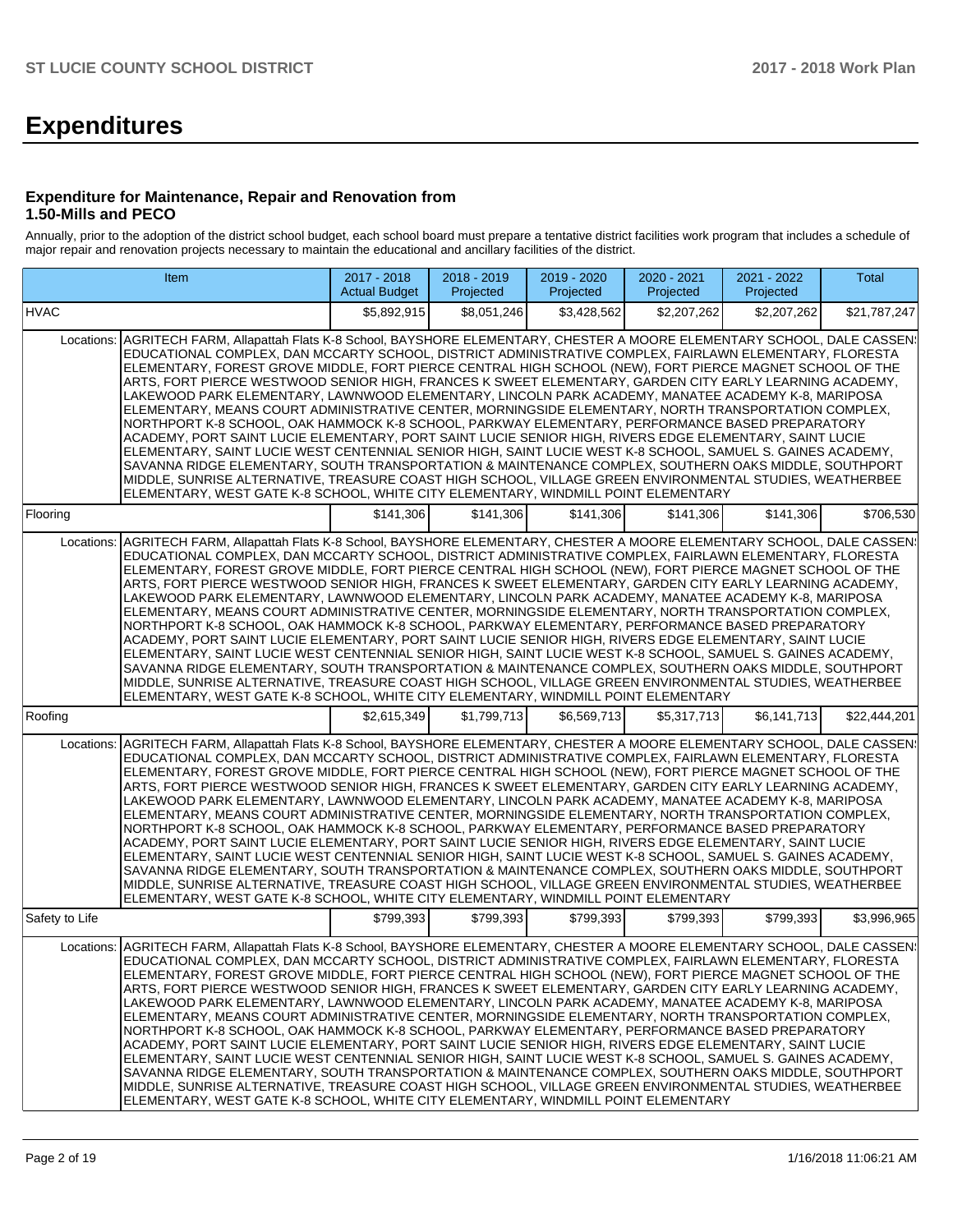| Locations:                       | AGRITECH FARM, Allapattah Flats K-8 School, BAYSHORE ELEMENTARY, CHESTER A MOORE ELEMENTARY SCHOOL, DALE CASSEN:<br>EDUCATIONAL COMPLEX, DAN MCCARTY SCHOOL, DISTRICT ADMINISTRATIVE COMPLEX, FAIRLAWN ELEMENTARY, FLORESTA<br>ELEMENTARY, FOREST GROVE MIDDLE, FORT PIERCE CENTRAL HIGH SCHOOL (NEW), FORT PIERCE MAGNET SCHOOL OF THE<br>ARTS, FORT PIERCE WESTWOOD SENIOR HIGH, FRANCES K SWEET ELEMENTARY, GARDEN CITY EARLY LEARNING ACADEMY,<br>LAKEWOOD PARK ELEMENTARY, LAWNWOOD ELEMENTARY, LINCOLN PARK ACADEMY, MANATEE ACADEMY K-8, MARIPOSA                                                                                                                                                                                                                                                                                                                                                                                                                                                                                                                                                                                                                                                                                                                                                            |           |           |           |           |           |             |
|----------------------------------|---------------------------------------------------------------------------------------------------------------------------------------------------------------------------------------------------------------------------------------------------------------------------------------------------------------------------------------------------------------------------------------------------------------------------------------------------------------------------------------------------------------------------------------------------------------------------------------------------------------------------------------------------------------------------------------------------------------------------------------------------------------------------------------------------------------------------------------------------------------------------------------------------------------------------------------------------------------------------------------------------------------------------------------------------------------------------------------------------------------------------------------------------------------------------------------------------------------------------------------------------------------------------------------------------------------------|-----------|-----------|-----------|-----------|-----------|-------------|
|                                  | ELEMENTARY, MEANS COURT ADMINISTRATIVE CENTER, MORNINGSIDE ELEMENTARY, NORTH TRANSPORTATION COMPLEX,<br>NORTHPORT K-8 SCHOOL, OAK HAMMOCK K-8 SCHOOL, PARKWAY ELEMENTARY, PERFORMANCE BASED PREPARATORY<br>ACADEMY, PORT SAINT LUCIE ELEMENTARY, PORT SAINT LUCIE SENIOR HIGH, RIVERS EDGE ELEMENTARY, SAINT LUCIE<br>ELEMENTARY, SAINT LUCIE WEST CENTENNIAL SENIOR HIGH, SAINT LUCIE WEST K-8 SCHOOL, SAMUEL S. GAINES ACADEMY,<br>SAVANNA RIDGE ELEMENTARY, SOUTH TRANSPORTATION & MAINTENANCE COMPLEX, SOUTHERN OAKS MIDDLE, SOUTHPORT<br>MIDDLE, SUNRISE ALTERNATIVE, TREASURE COAST HIGH SCHOOL, VILLAGE GREEN ENVIRONMENTAL STUDIES, WEATHERBEE<br>ELEMENTARY, WEST GATE K-8 SCHOOL, WHITE CITY ELEMENTARY, WINDMILL POINT ELEMENTARY                                                                                                                                                                                                                                                                                                                                                                                                                                                                                                                                                                        |           |           |           |           |           |             |
| Parking                          |                                                                                                                                                                                                                                                                                                                                                                                                                                                                                                                                                                                                                                                                                                                                                                                                                                                                                                                                                                                                                                                                                                                                                                                                                                                                                                                     | \$32,685  | \$200,000 | \$300,000 | \$250,000 | \$0       | \$782,685   |
| Locations:                       | LAWNWOOD ELEMENTARY, SAVANNA RIDGE ELEMENTARY                                                                                                                                                                                                                                                                                                                                                                                                                                                                                                                                                                                                                                                                                                                                                                                                                                                                                                                                                                                                                                                                                                                                                                                                                                                                       |           |           |           |           |           |             |
| Electrical                       |                                                                                                                                                                                                                                                                                                                                                                                                                                                                                                                                                                                                                                                                                                                                                                                                                                                                                                                                                                                                                                                                                                                                                                                                                                                                                                                     | \$915,826 | \$608,826 | \$608,826 | \$608,826 | \$608,826 | \$3,351,130 |
|                                  | Locations: AGRITECH FARM, Allapattah Flats K-8 School, BAYSHORE ELEMENTARY, CHESTER A MOORE ELEMENTARY SCHOOL, DALE CASSEN!<br>EDUCATIONAL COMPLEX, DAN MCCARTY SCHOOL, DISTRICT ADMINISTRATIVE COMPLEX, FAIRLAWN ELEMENTARY, FLORESTA<br>ELEMENTARY, FOREST GROVE MIDDLE, FORT PIERCE CENTRAL HIGH SCHOOL (NEW), FORT PIERCE MAGNET SCHOOL OF THE<br>ARTS, FORT PIERCE WESTWOOD SENIOR HIGH, FRANCES K SWEET ELEMENTARY, GARDEN CITY EARLY LEARNING ACADEMY,<br>LAKEWOOD PARK ELEMENTARY, LAWNWOOD ELEMENTARY, LINCOLN PARK ACADEMY, MANATEE ACADEMY K-8, MARIPOSA<br>ELEMENTARY, MEANS COURT ADMINISTRATIVE CENTER, MORNINGSIDE ELEMENTARY, NORTH TRANSPORTATION COMPLEX,<br>NORTHPORT K-8 SCHOOL, OAK HAMMOCK K-8 SCHOOL, PARKWAY ELEMENTARY, PERFORMANCE BASED PREPARATORY<br>ACADEMY, PORT SAINT LUCIE ELEMENTARY, PORT SAINT LUCIE SENIOR HIGH, RIVERS EDGE ELEMENTARY, SAINT LUCIE<br>ELEMENTARY, SAINT LUCIE WEST CENTENNIAL SENIOR HIGH, SAINT LUCIE WEST K-8 SCHOOL, SAMUEL S. GAINES ACADEMY,<br>SAVANNA RIDGE ELEMENTARY, SOUTH TRANSPORTATION & MAINTENANCE COMPLEX, SOUTHERN OAKS MIDDLE, SOUTHPORT<br>MIDDLE, SUNRISE ALTERNATIVE, TREASURE COAST HIGH SCHOOL, VILLAGE GREEN ENVIRONMENTAL STUDIES, WEATHERBEE<br>ELEMENTARY, WEST GATE K-8 SCHOOL, WHITE CITY ELEMENTARY, WINDMILL POINT ELEMENTARY |           |           |           |           |           |             |
| Fire Alarm                       |                                                                                                                                                                                                                                                                                                                                                                                                                                                                                                                                                                                                                                                                                                                                                                                                                                                                                                                                                                                                                                                                                                                                                                                                                                                                                                                     | \$250.742 | \$250.742 | \$250.742 | \$250.742 | \$250,742 | \$1,253,710 |
|                                  | Locations: AGRITECH FARM, Allapattah Flats K-8 School, BAYSHORE ELEMENTARY, CHESTER A MOORE ELEMENTARY SCHOOL, DALE CASSEN!<br>EDUCATIONAL COMPLEX, DAN MCCARTY SCHOOL, DISTRICT ADMINISTRATIVE COMPLEX, FAIRLAWN ELEMENTARY, FLORESTA<br>ELEMENTARY, FOREST GROVE MIDDLE, FORT PIERCE CENTRAL HIGH SCHOOL (NEW), FORT PIERCE MAGNET SCHOOL OF THE<br>ARTS, FORT PIERCE WESTWOOD SENIOR HIGH, FRANCES K SWEET ELEMENTARY, GARDEN CITY EARLY LEARNING ACADEMY,<br>LAKEWOOD PARK ELEMENTARY, LAWNWOOD ELEMENTARY, LINCOLN PARK ACADEMY, MANATEE ACADEMY K-8, MARIPOSA<br>ELEMENTARY, MEANS COURT ADMINISTRATIVE CENTER, MORNINGSIDE ELEMENTARY, NORTH TRANSPORTATION COMPLEX,<br>NORTHPORT K-8 SCHOOL, OAK HAMMOCK K-8 SCHOOL, PARKWAY ELEMENTARY, PERFORMANCE BASED PREPARATORY<br>ACADEMY, PORT SAINT LUCIE ELEMENTARY, PORT SAINT LUCIE SENIOR HIGH, RIVERS EDGE ELEMENTARY, SAINT LUCIE<br>ELEMENTARY, SAINT LUCIE WEST CENTENNIAL SENIOR HIGH, SAINT LUCIE WEST K-8 SCHOOL, SAMUEL S. GAINES ACADEMY,<br>SAVANNA RIDGE ELEMENTARY, SOUTH TRANSPORTATION & MAINTENANCE COMPLEX, SOUTHERN OAKS MIDDLE, SOUTHPORT<br>MIDDLE, SUNRISE ALTERNATIVE, TREASURE COAST HIGH SCHOOL, VILLAGE GREEN ENVIRONMENTAL STUDIES, WEATHERBEE<br>ELEMENTARY, WEST GATE K-8 SCHOOL, WHITE CITY ELEMENTARY, WINDMILL POINT ELEMENTARY |           |           |           |           |           |             |
| Telephone/Intercom System        |                                                                                                                                                                                                                                                                                                                                                                                                                                                                                                                                                                                                                                                                                                                                                                                                                                                                                                                                                                                                                                                                                                                                                                                                                                                                                                                     | \$100,000 | \$100,000 | \$100.000 | \$100,000 | \$100.000 | \$500,000   |
| <b>Closed Circuit Television</b> | Locations: AGRITECH FARM, Allapattah Flats K-8 School, BAYSHORE ELEMENTARY, CHESTER A MOORE ELEMENTARY SCHOOL, DALE CASSEN:<br>EDUCATIONAL COMPLEX, DAN MCCARTY SCHOOL, DISTRICT ADMINISTRATIVE COMPLEX, FAIRLAWN ELEMENTARY, FLORESTA<br>ELEMENTARY, FOREST GROVE MIDDLE, FORT PIERCE CENTRAL HIGH SCHOOL (NEW), FORT PIERCE MAGNET SCHOOL OF THE<br>ARTS. FORT PIERCE WESTWOOD SENIOR HIGH. FRANCES K SWEET ELEMENTARY. GARDEN CITY EARLY LEARNING ACADEMY.<br>LAKEWOOD PARK ELEMENTARY. LAWNWOOD ELEMENTARY. LINCOLN PARK ACADEMY. MANATEE ACADEMY K-8. MARIPOSA<br>ELEMENTARY, MEANS COURT ADMINISTRATIVE CENTER, MORNINGSIDE ELEMENTARY, NORTH TRANSPORTATION COMPLEX,<br>NORTHPORT K-8 SCHOOL, OAK HAMMOCK K-8 SCHOOL, PARKWAY ELEMENTARY, PERFORMANCE BASED PREPARATORY<br>ACADEMY, PORT SAINT LUCIE ELEMENTARY, PORT SAINT LUCIE SENIOR HIGH, RIVERS EDGE ELEMENTARY, SAINT LUCIE<br>ELEMENTARY, SAINT LUCIE WEST CENTENNIAL SENIOR HIGH, SAINT LUCIE WEST K-8 SCHOOL, SAMUEL S. GAINES ACADEMY,<br>SAVANNA RIDGE ELEMENTARY, SOUTH TRANSPORTATION & MAINTENANCE COMPLEX, SOUTHERN OAKS MIDDLE, SOUTHPORT<br>MIDDLE, SUNRISE ALTERNATIVE, TREASURE COAST HIGH SCHOOL, VILLAGE GREEN ENVIRONMENTAL STUDIES, WEATHERBEE<br>ELEMENTARY, WEST GATE K-8 SCHOOL, WHITE CITY ELEMENTARY, WINDMILL POINT ELEMENTARY | \$381,029 | \$381,029 | \$381,029 | \$381,029 | \$381,029 | \$1,905,145 |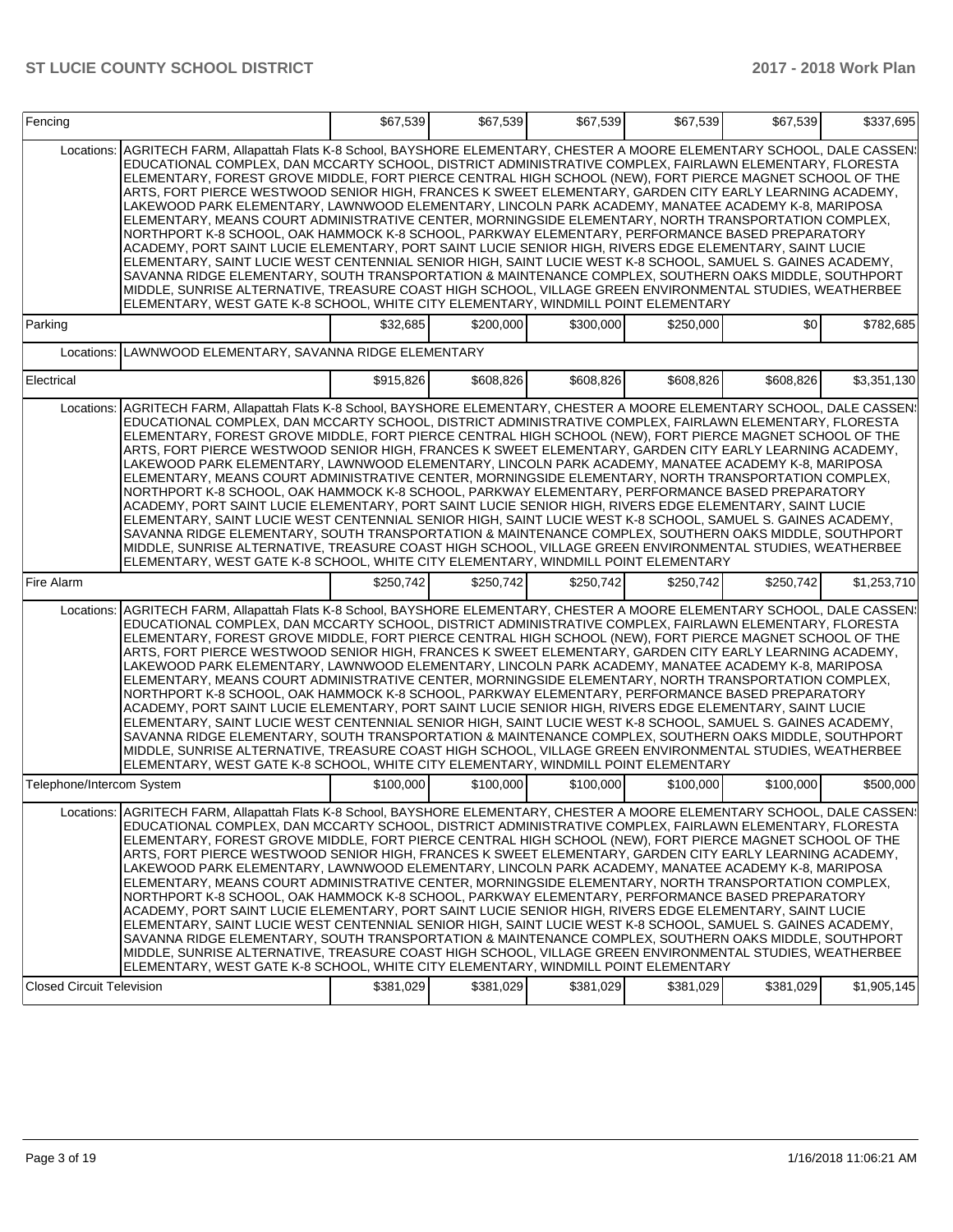|                                                                                                                                                                                                                                                                                                                                                                                                                                                                                                                                                                                                                                                                                                                                                                                                                                                                                                                                                                                                                                                                                                                                                                                                                                                                                                                     | Locations: AGRITECH FARM, Allapattah Flats K-8 School, BAYSHORE ELEMENTARY, CHESTER A MOORE ELEMENTARY SCHOOL, DALE CASSEN:<br>EDUCATIONAL COMPLEX, DAN MCCARTY SCHOOL, DISTRICT ADMINISTRATIVE COMPLEX, FAIRLAWN ELEMENTARY, FLORESTA<br>ELEMENTARY, FOREST GROVE MIDDLE, FORT PIERCE CENTRAL HIGH SCHOOL (NEW), FORT PIERCE MAGNET SCHOOL OF THE<br>ARTS, FORT PIERCE WESTWOOD SENIOR HIGH, FRANCES K SWEET ELEMENTARY, GARDEN CITY EARLY LEARNING ACADEMY,<br>LAKEWOOD PARK ELEMENTARY, LAWNWOOD ELEMENTARY, LINCOLN PARK ACADEMY, MANATEE ACADEMY K-8, MARIPOSA<br>ELEMENTARY, MEANS COURT ADMINISTRATIVE CENTER, MORNINGSIDE ELEMENTARY, NORTH TRANSPORTATION COMPLEX,<br>NORTHPORT K-8 SCHOOL, OAK HAMMOCK K-8 SCHOOL, PARKWAY ELEMENTARY, PERFORMANCE BASED PREPARATORY<br>ACADEMY, PORT SAINT LUCIE ELEMENTARY, PORT SAINT LUCIE SENIOR HIGH, RIVERS EDGE ELEMENTARY, SAINT LUCIE<br>ELEMENTARY, SAINT LUCIE WEST CENTENNIAL SENIOR HIGH, SAINT LUCIE WEST K-8 SCHOOL, SAMUEL S. GAINES ACADEMY,<br>SAVANNA RIDGE ELEMENTARY, SOUTH TRANSPORTATION & MAINTENANCE COMPLEX, SOUTHERN OAKS MIDDLE, SOUTHPORT<br>MIDDLE, SUNRISE ALTERNATIVE, TREASURE COAST HIGH SCHOOL, VILLAGE GREEN ENVIRONMENTAL STUDIES, WEATHERBEE<br>ELEMENTARY, WEST GATE K-8 SCHOOL, WHITE CITY ELEMENTARY, WINDMILL POINT ELEMENTARY |              |              |              |              |              |              |  |  |
|---------------------------------------------------------------------------------------------------------------------------------------------------------------------------------------------------------------------------------------------------------------------------------------------------------------------------------------------------------------------------------------------------------------------------------------------------------------------------------------------------------------------------------------------------------------------------------------------------------------------------------------------------------------------------------------------------------------------------------------------------------------------------------------------------------------------------------------------------------------------------------------------------------------------------------------------------------------------------------------------------------------------------------------------------------------------------------------------------------------------------------------------------------------------------------------------------------------------------------------------------------------------------------------------------------------------|---------------------------------------------------------------------------------------------------------------------------------------------------------------------------------------------------------------------------------------------------------------------------------------------------------------------------------------------------------------------------------------------------------------------------------------------------------------------------------------------------------------------------------------------------------------------------------------------------------------------------------------------------------------------------------------------------------------------------------------------------------------------------------------------------------------------------------------------------------------------------------------------------------------------------------------------------------------------------------------------------------------------------------------------------------------------------------------------------------------------------------------------------------------------------------------------------------------------------------------------------------------------------------------------------------------------|--------------|--------------|--------------|--------------|--------------|--------------|--|--|
| Paint                                                                                                                                                                                                                                                                                                                                                                                                                                                                                                                                                                                                                                                                                                                                                                                                                                                                                                                                                                                                                                                                                                                                                                                                                                                                                                               |                                                                                                                                                                                                                                                                                                                                                                                                                                                                                                                                                                                                                                                                                                                                                                                                                                                                                                                                                                                                                                                                                                                                                                                                                                                                                                                     | \$575.300    | \$2,004,421  | \$602,800    | \$127,800    | \$127,800    | \$3,438,121  |  |  |
|                                                                                                                                                                                                                                                                                                                                                                                                                                                                                                                                                                                                                                                                                                                                                                                                                                                                                                                                                                                                                                                                                                                                                                                                                                                                                                                     | Locations: AGRITECH FARM, Allapattah Flats K-8 School, BAYSHORE ELEMENTARY, CHESTER A MOORE ELEMENTARY SCHOOL, DALE CASSEN:<br>EDUCATIONAL COMPLEX, DAN MCCARTY SCHOOL, DISTRICT ADMINISTRATIVE COMPLEX, FAIRLAWN ELEMENTARY, FLORESTA<br>ELEMENTARY, FOREST GROVE MIDDLE, FORT PIERCE CENTRAL HIGH SCHOOL (NEW), FORT PIERCE MAGNET SCHOOL OF THE<br>ARTS, FORT PIERCE WESTWOOD SENIOR HIGH, FRANCES K SWEET ELEMENTARY, GARDEN CITY EARLY LEARNING ACADEMY,<br>LAKEWOOD PARK ELEMENTARY, LAWNWOOD ELEMENTARY, LINCOLN PARK ACADEMY, MANATEE ACADEMY K-8, MARIPOSA<br>ELEMENTARY, MEANS COURT ADMINISTRATIVE CENTER, MORNINGSIDE ELEMENTARY, NORTH TRANSPORTATION COMPLEX,<br>NORTHPORT K-8 SCHOOL. OAK HAMMOCK K-8 SCHOOL. PARKWAY ELEMENTARY. PERFORMANCE BASED PREPARATORY<br>ACADEMY, PORT SAINT LUCIE ELEMENTARY, PORT SAINT LUCIE SENIOR HIGH, RIVERS EDGE ELEMENTARY, SAINT LUCIE<br>ELEMENTARY, SAINT LUCIE WEST CENTENNIAL SENIOR HIGH, SAINT LUCIE WEST K-8 SCHOOL, SAMUEL S. GAINES ACADEMY,<br>SAVANNA RIDGE ELEMENTARY, SOUTH TRANSPORTATION & MAINTENANCE COMPLEX, SOUTHERN OAKS MIDDLE, SOUTHPORT<br>MIDDLE, SUNRISE ALTERNATIVE, TREASURE COAST HIGH SCHOOL, VILLAGE GREEN ENVIRONMENTAL STUDIES, WEATHERBEE<br>ELEMENTARY, WEST GATE K-8 SCHOOL, WHITE CITY ELEMENTARY, WINDMILL POINT ELEMENTARY |              |              |              |              |              |              |  |  |
| Maintenance/Repair                                                                                                                                                                                                                                                                                                                                                                                                                                                                                                                                                                                                                                                                                                                                                                                                                                                                                                                                                                                                                                                                                                                                                                                                                                                                                                  |                                                                                                                                                                                                                                                                                                                                                                                                                                                                                                                                                                                                                                                                                                                                                                                                                                                                                                                                                                                                                                                                                                                                                                                                                                                                                                                     | \$9,840,001  | \$7,780,622  | \$7,370,622  | \$7,208,511  | \$6,686,968  | \$38,886,724 |  |  |
| Locations: AGRITECH FARM, Allapattah Flats K-8 School, BAYSHORE ELEMENTARY, CHESTER A MOORE ELEMENTARY SCHOOL, DALE CASSEN:<br>EDUCATIONAL COMPLEX, DAN MCCARTY SCHOOL, DISTRICT ADMINISTRATIVE COMPLEX, FAIRLAWN ELEMENTARY, FLORESTA<br>ELEMENTARY, FOREST GROVE MIDDLE, FORT PIERCE CENTRAL HIGH SCHOOL (NEW), FORT PIERCE MAGNET SCHOOL OF THE<br>ARTS, FORT PIERCE WESTWOOD SENIOR HIGH, FRANCES K SWEET ELEMENTARY, GARDEN CITY EARLY LEARNING ACADEMY,<br>LAKEWOOD PARK ELEMENTARY, LAWNWOOD ELEMENTARY, LINCOLN PARK ACADEMY, MANATEE ACADEMY K-8, MARIPOSA<br>ELEMENTARY, MEANS COURT ADMINISTRATIVE CENTER, MORNINGSIDE ELEMENTARY, NORTH TRANSPORTATION COMPLEX,<br>NORTHPORT K-8 SCHOOL, OAK HAMMOCK K-8 SCHOOL, PARKWAY ELEMENTARY, PERFORMANCE BASED PREPARATORY<br>ACADEMY, PORT SAINT LUCIE ELEMENTARY, PORT SAINT LUCIE SENIOR HIGH, RIVERS EDGE ELEMENTARY, SAINT LUCIE<br>ELEMENTARY, SAINT LUCIE WEST CENTENNIAL SENIOR HIGH, SAINT LUCIE WEST K-8 SCHOOL, SAMUEL S. GAINES ACADEMY,<br>SAVANNA RIDGE ELEMENTARY, SOUTH TRANSPORTATION & MAINTENANCE COMPLEX, SOUTHERN OAKS MIDDLE, SOUTHPORT<br>MIDDLE, SUNRISE ALTERNATIVE, TREASURE COAST HIGH SCHOOL, VILLAGE GREEN ENVIRONMENTAL STUDIES, WEATHERBEE<br>ELEMENTARY, WEST GATE K-8 SCHOOL, WHITE CITY ELEMENTARY, WINDMILL POINT ELEMENTARY |                                                                                                                                                                                                                                                                                                                                                                                                                                                                                                                                                                                                                                                                                                                                                                                                                                                                                                                                                                                                                                                                                                                                                                                                                                                                                                                     |              |              |              |              |              |              |  |  |
|                                                                                                                                                                                                                                                                                                                                                                                                                                                                                                                                                                                                                                                                                                                                                                                                                                                                                                                                                                                                                                                                                                                                                                                                                                                                                                                     | Sub Total:                                                                                                                                                                                                                                                                                                                                                                                                                                                                                                                                                                                                                                                                                                                                                                                                                                                                                                                                                                                                                                                                                                                                                                                                                                                                                                          | \$21,612,085 | \$22,184,837 | \$20,620,532 | \$17,460,121 | \$17,512,578 | \$99,390,153 |  |  |

| <b>IPECO Maintenance Expenditures</b> | \$647,683    | \$647,683    | \$647,683    | \$647,683    | \$647.683    | \$3,238,415  |
|---------------------------------------|--------------|--------------|--------------|--------------|--------------|--------------|
| 1.50 Mill Sub Total: I                | \$20,964,402 | \$21,537,154 | \$19,972,849 | \$16.812.438 | \$16.864.895 | \$96,151,738 |

No items have been specified.

| Total: | \$21.612.085 | \$22,184,837 | \$20.620.532 | .460.121<br>\$17 | \$17.512.578 | \$99,390,153 |
|--------|--------------|--------------|--------------|------------------|--------------|--------------|
|        |              |              |              |                  |              |              |

# **Local 1.50 Mill Expenditure For Maintenance, Repair and Renovation**

Anticipated expenditures expected from local funding sources over the years covered by the current work plan.

| Item                                      | 2017 - 2018<br><b>Actual Budget</b> | $2018 - 2019$<br>Projected | 2019 - 2020<br>Projected | $2020 - 2021$<br>Projected | 2021 - 2022<br>Projected | Total        |
|-------------------------------------------|-------------------------------------|----------------------------|--------------------------|----------------------------|--------------------------|--------------|
| Remaining Maint and Repair from 1.5 Mills | \$20,964,402                        | \$21.537.154               | \$19,972,849             | \$16.812.438               | \$16.864.895             | \$96.151.738 |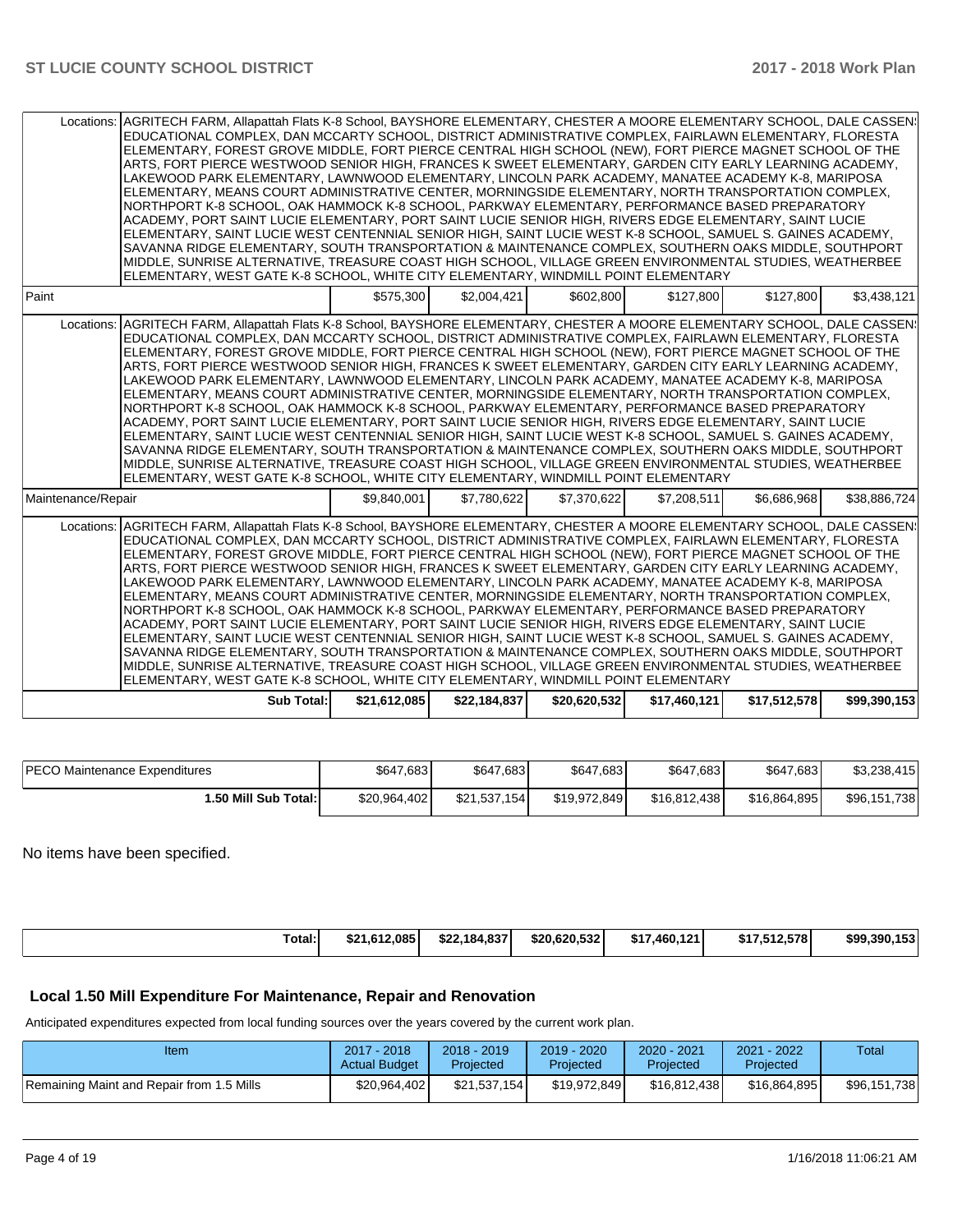| Maintenance/Repair Salaries                                  | \$0          | \$0          | \$0          | \$0          | \$0          | \$0           |
|--------------------------------------------------------------|--------------|--------------|--------------|--------------|--------------|---------------|
| <b>School Bus Purchases</b>                                  | \$5,946,835  | \$5,946,835  | \$5,946,835  | \$5,946,835  | \$5,946,835  | \$29,734,175  |
| <b>Other Vehicle Purchases</b>                               | \$100,000    | \$100,000    | \$100,000    | \$100,000    | \$100,000    | \$500,000     |
| Capital Outlay Equipment                                     | \$4,725,143  | \$4,675,144  | \$4,652,239  | \$4,652,239  | \$4,652,239  | \$23,357,004  |
| Rent/Lease Payments                                          | \$54,606     | \$54,606     | \$54,606     | \$54,606     | \$54,606     | \$273,030     |
| <b>COP Debt Service</b>                                      | \$25,001,249 | \$25,001,249 | \$25,001,249 | \$25,001,249 | \$25,001,249 | \$125,006,245 |
| Rent/Lease Relocatables                                      | \$0          | \$0          | \$0          | \$0          | \$0          | \$0           |
| <b>Environmental Problems</b>                                | \$352,504    | \$352,504    | \$352,504    | \$352,504    | \$352,504    | \$1,762,520   |
| s.1011.14 Debt Service                                       | \$54,606     | \$54,606     | \$54,606     | \$54,606     | \$54,606     | \$273,030     |
| <b>Special Facilities Construction Account</b>               | \$0          | \$0          | \$0          | \$0          | \$0          | \$0           |
| Premiums for Property Casualty Insurance - 1011.71<br>(4a,b) | \$0          | \$0          | \$0          | \$0          | \$0          | \$0           |
| Qualified School Construction Bonds (QSCB)                   | \$0          | \$0          | \$0          | \$0          | \$0          | \$0           |
| Qualified Zone Academy Bonds (QZAB)                          | \$0          | \$0          | \$0          | \$0          | \$0          | \$0           |
| <b>Local Expenditure Totals:</b>                             | \$57,199,345 | \$57,722,098 | \$56,134,888 | \$52,974,477 | \$53,026,934 | \$277,057,742 |

# **Revenue**

### **1.50 Mill Revenue Source**

Schedule of Estimated Capital Outlay Revenue from each currently approved source which is estimated to be available for expenditures on the projects included in the tentative district facilities work program. All amounts are NET after considering carryover balances, interest earned, new COP's, 1011.14 and 1011.15 loans, etc. Districts cannot use 1.5-Mill funds for salaries except for those explicitly associated with maintenance/repair projects. (1011.71 (5), F.S.)

| <b>Item</b>                                                                         | Fund | $2017 - 2018$<br><b>Actual Value</b> | $2018 - 2019$<br>Projected | 2019 - 2020<br>Projected | 2020 - 2021<br>Projected | $2021 - 2022$<br>Projected | <b>Total</b>     |
|-------------------------------------------------------------------------------------|------|--------------------------------------|----------------------------|--------------------------|--------------------------|----------------------------|------------------|
| (1) Non-exempt property<br>lassessed valuation                                      |      | \$22,471,226,563                     | \$23,691,414,166           | \$24,997,857             | \$25,344,155             | \$26,334,155,642           | \$72,547,138,383 |
| $(2)$ The Millege projected for<br>discretionary capital outlay per<br>ls.1011.71   |      | 1.50                                 | 1.50                       | 1.50                     | 1.50                     | 1.50                       |                  |
| $(3)$ Full value of the 1.50-Mill<br>discretionary capital outlay per<br>ls.1011.71 |      | \$37,751,661                         | \$39,801,576               | \$41,996                 | \$42,578                 | \$44,241,381               | \$121,879,192    |
| $(4)$ Value of the portion of the 1.50<br>-Mill ACTUALLY levied                     | 370  | \$32,358,566                         | \$34,115,636               | \$35,997                 | \$36,496                 | \$37,921,184               | \$104,467,879    |
| $(5)$ Difference of lines $(3)$ and $(4)$                                           |      | \$5,393,095                          | \$5,685,940                | \$5,999                  | \$6,082                  | \$6,320,197                | \$17,411,313     |

# **PECO Revenue Source**

The figure in the row designated "PECO Maintenance" will be subtracted from funds available for new construction because PECO maintenance dollars cannot be used for new construction.

| Item                         | Fund | $2017 - 2018$<br><b>Actual Budget</b> | $2018 - 2019$<br>Projected | $2019 - 2020$<br>Projected | 2020 - 2021<br>Projected | $-2022$<br>2021<br>Projected | Total |
|------------------------------|------|---------------------------------------|----------------------------|----------------------------|--------------------------|------------------------------|-------|
| <b>PECO New Construction</b> | 340  | \$0 <sub>1</sub>                      | \$0 <sub>1</sub>           | \$0                        | \$0                      | \$0                          | \$0   |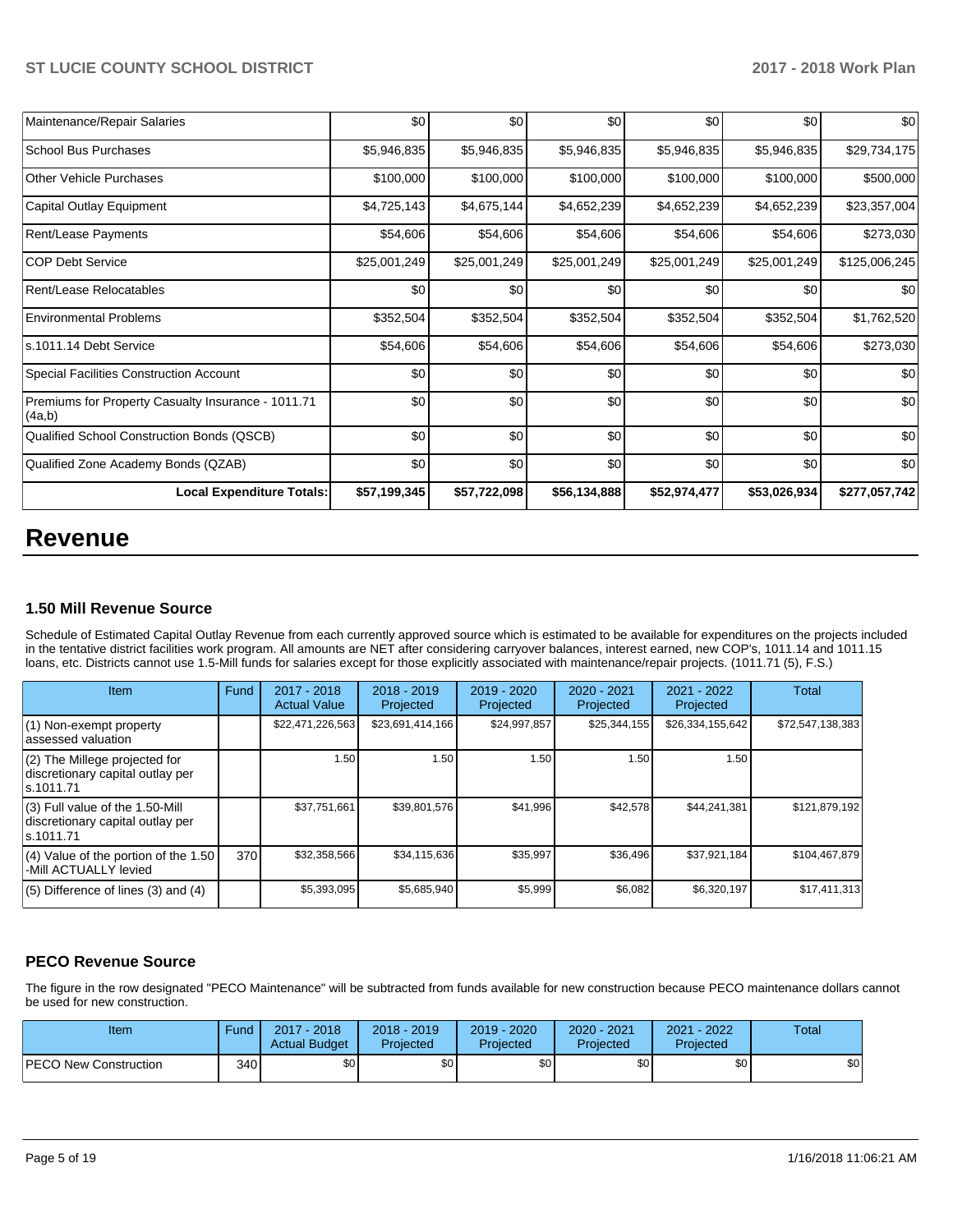| IPECO Maintenance Expenditures | \$647,683 | \$647,683 | \$647,683 | \$647,683 | \$647,683 | \$3,238,415 |
|--------------------------------|-----------|-----------|-----------|-----------|-----------|-------------|
|                                | \$647,683 | \$647,683 | \$647.683 | \$647.683 | \$647,683 | \$3,238,415 |

# **CO & DS Revenue Source**

Revenue from Capital Outlay and Debt Service funds.

| Item                                      | Fund             | 2017 - 2018<br><b>Actual Budget</b> | $2018 - 2019$<br>Projected | $2019 - 2020$<br>Projected | $2020 - 2021$<br>Projected | 2021 - 2022<br>Projected | Total       |
|-------------------------------------------|------------------|-------------------------------------|----------------------------|----------------------------|----------------------------|--------------------------|-------------|
| ICO & DS Cash Flow-through<br>Distributed | 360              | \$1,094,875                         | \$1,094,875                | \$1.094.875                | \$1,094,875                | \$1,094,875              | \$5,474,375 |
| ICO & DS Interest on<br>Undistributed CO  | 360 <sub>1</sub> | \$13,162                            | \$13,162                   | \$13.162                   | \$13,162                   | \$13.162                 | \$65,810    |
|                                           |                  | \$1,108,037                         | \$1,108,037                | \$1,108,037                | \$1,108,037                | \$1,108,037              | \$5,540,185 |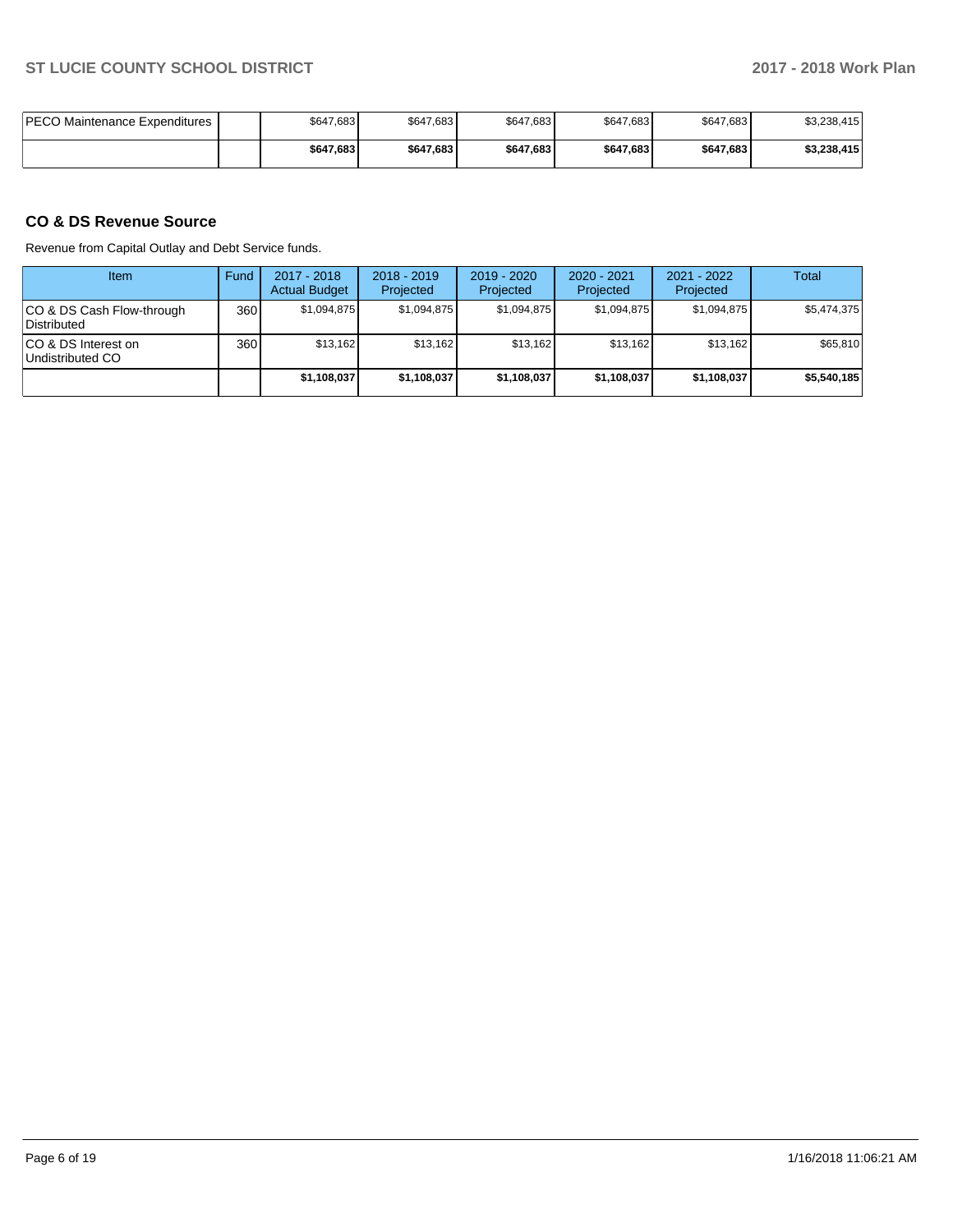# **Fair Share Revenue Source**

All legally binding commitments for proportionate fair-share mitigation for impacts on public school facilities must be included in the 5-year district work program.

| <b>Item</b>                                                  | 2017 - 2018<br><b>Actual Budget</b> | $2018 - 2019$<br>Projected | 2019 - 2020<br>Projected | $2020 - 2021$<br>Projected | $2021 - 2022$<br>Projected | <b>Total</b> |
|--------------------------------------------------------------|-------------------------------------|----------------------------|--------------------------|----------------------------|----------------------------|--------------|
| <b>IPECO-Charter School Pass Thru (FAU)</b><br>Debt Service) | \$354.202                           | \$354.202                  | \$354.202                | \$354.202                  | \$354.202                  | \$1,771,010  |
|                                                              | \$354.202                           | \$354,202                  | \$354.202                | \$354.202                  | \$354,202                  | \$1,771,010  |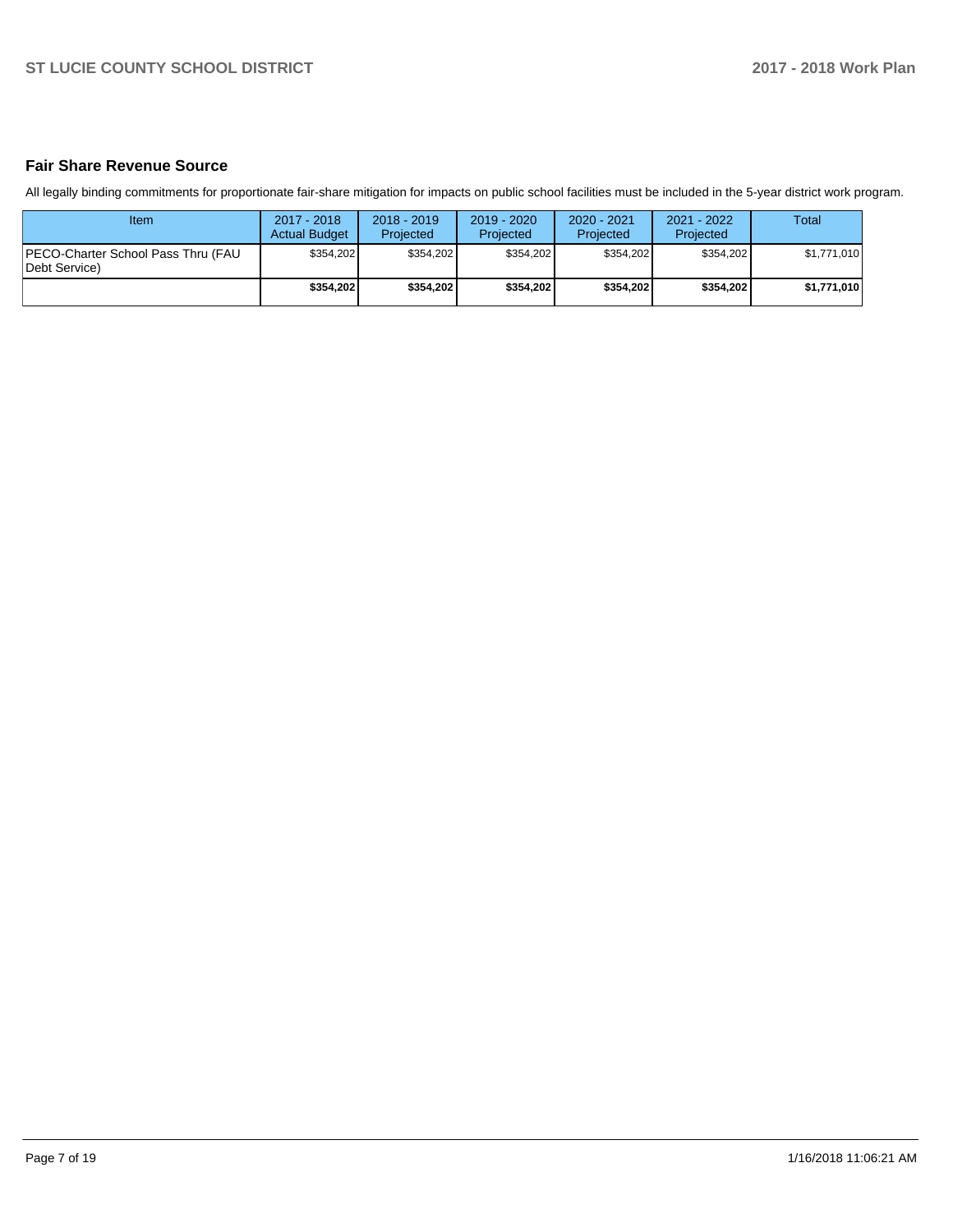## **Sales Surtax Referendum**

Specific information about any referendum for a 1-cent or 1/2-cent surtax referendum during the previous year.

**Did the school district hold a surtax referendum during the past fiscal year 2016 - 2017?**

No

# **Additional Revenue Source**

Any additional revenue sources

| <b>Item</b>                                                                                                | 2017 - 2018<br><b>Actual Value</b> | 2018 - 2019<br>Projected | 2019 - 2020<br>Projected | 2020 - 2021<br>Projected | 2021 - 2022<br>Projected | <b>Total</b> |
|------------------------------------------------------------------------------------------------------------|------------------------------------|--------------------------|--------------------------|--------------------------|--------------------------|--------------|
| One Cent - 1/2 Cent Sales Surtax Debt<br>Service From Total Fund Balance Carried<br>Forward                | \$0                                | \$0                      | \$0                      | \$0                      | \$0                      | \$0          |
| Capital Outlay Projects Funds Balance<br>Carried Forward From Total Fund<br><b>Balance Carried Forward</b> | \$0                                | \$0                      | \$0                      | \$0                      | \$0                      | \$0          |
| Proceeds from a s.1011.14/15 F.S. Loans                                                                    | \$0                                | \$0                      | \$0                      | \$0                      | \$0                      | \$0          |
| District Bonds - Voted local bond<br>referendum proceeds per s.9, Art VII<br><b>State Constitution</b>     | \$0                                | \$0                      | \$0                      | \$0                      | \$0                      | \$0          |
| Proceeds from Special Act Bonds                                                                            | \$0                                | \$0                      | \$0                      | \$0                      | \$0                      | \$0          |
| Estimated Revenue from CO & DS Bond<br>Sale                                                                | \$594,400                          | \$594,400                | \$594,400                | \$594,400                | \$0                      | \$2,377,600  |
| Proceeds from Voted Capital<br>Improvements millage                                                        | \$0                                | \$0                      | \$0                      | \$0                      | \$0                      | \$0          |
| Other Revenue for Other Capital Projects                                                                   | \$0                                | \$0                      | \$0                      | \$0                      | \$0                      | \$0          |
| Proceeds from 1/2 cent sales surtax<br>authorized by school board                                          | \$14,133,524                       | \$14,133,524             | \$14,133,524             | \$14,133,524             | \$14,133,524             | \$70,667,620 |
| Proceeds from local governmental<br>infrastructure sales surtax                                            | \$0                                | \$0                      | \$0                      | \$0                      | \$0                      | \$0          |
| Proceeds from Certificates of<br>Participation (COP's) Sale                                                | \$0                                | \$0                      | \$0                      | \$0                      | \$0                      | \$0          |
| Classrooms First Bond proceeds amount<br>authorized in FY 1997-98                                          | \$0                                | \$0                      | \$0                      | \$0                      | \$0                      | \$0          |
| <b>Classrooms for Kids</b>                                                                                 | \$0                                | \$0                      | \$0                      | \$0                      | \$0                      | \$0          |
| <b>District Equity Recognition</b>                                                                         | \$0                                | \$0                      | \$0                      | \$0                      | \$0                      | \$0          |
| <b>Federal Grants</b>                                                                                      | \$0                                | \$0                      | \$0                      | \$0                      | \$0                      | \$0          |
| Proportionate share mitigation (actual<br>cash revenue only, not in kind donations)                        | \$0                                | \$0                      | \$0                      | \$0                      | \$0                      | \$0          |
| Impact fees received                                                                                       | \$3,500,000                        | \$3,500,000              | \$3,500,000              | \$3,500,000              | \$3,500,000              | \$17,500,000 |
| Private donations                                                                                          | \$0                                | \$0                      | \$0                      | \$0                      | \$0                      | \$0          |
| Grants from local governments or not-for-<br>profit organizations                                          | \$0                                | \$0                      | \$0                      | \$0                      | \$0                      | \$0          |
| Interest, Including Profit On Investment                                                                   | \$0                                | \$0                      | \$0                      | \$0                      | \$0                      | \$0          |
| Revenue from Bonds pledging proceeds<br>from 1 cent or 1/2 cent Sales Surtax                               | \$0                                | \$0                      | \$0                      | \$0                      | \$0                      | \$0          |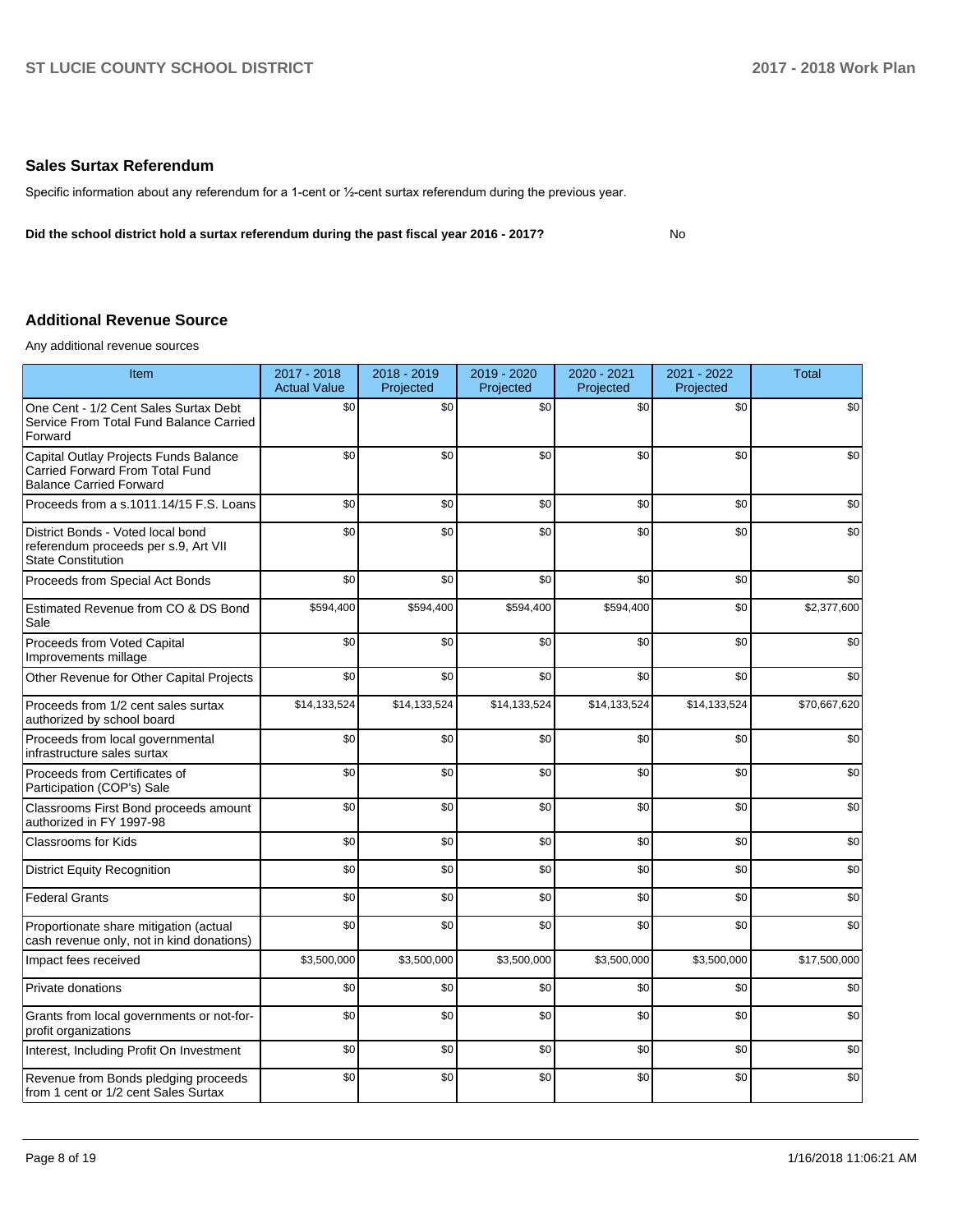| Total Fund Balance Carried Forward                                                                          | \$0           | \$0          | \$0          | \$0          | \$0          | \$0           |
|-------------------------------------------------------------------------------------------------------------|---------------|--------------|--------------|--------------|--------------|---------------|
| General Capital Outlay Obligated Fund<br>Balance Carried Forward From Total<br>Fund Balance Carried Forward | \$0           | \$0          | \$0          | \$0          | \$0          | \$0           |
| Special Facilities Construction Account                                                                     | \$0           | \$0          | \$0          | \$0          | \$0          | \$0           |
| <b>RAN</b>                                                                                                  | \$0           | \$23,787,000 | \$0          | \$0          | \$0          | \$23,787,000  |
| Fuel Tax Rebate                                                                                             | \$149,778     | \$0          | \$0          | \$0          | \$0          | \$149,778     |
| Balance carried forward                                                                                     | \$149,469,340 | \$0          | \$0          | \$0          | \$0          | \$149,469,340 |
| <b>Subtotal</b>                                                                                             | \$167,847,042 | \$42,014,924 | \$18,227,924 | \$18,227,924 | \$17,633,524 | \$263,951,338 |

# **Total Revenue Summary**

| <b>Item Name</b>                                            | $2017 - 2018$<br><b>Budget</b> | $2018 - 2019$<br>Projected | $2019 - 2020$<br>Projected | $2020 - 2021$<br>Projected | $2021 - 2022$<br>Projected | <b>Five Year Total</b> |
|-------------------------------------------------------------|--------------------------------|----------------------------|----------------------------|----------------------------|----------------------------|------------------------|
| Local 1.5 Mill Discretionary Capital Outlay<br>l Revenue    | \$32,358,566                   | \$34,115,636               | \$35,997                   | \$36,496                   | \$37,921,184               | \$104,467,879          |
| IPECO and 1.5 Mill Maint and Other 1.5<br>Mill Expenditures | (S57, 199, 345)                | (\$57,722,098)             | (\$56,134,888)             | (\$52,974,477)             | (\$53,026,934)             | (\$277,057,742)        |
| IPECO Maintenance Revenue                                   | \$647,683                      | \$647,683                  | \$647.683                  | \$647,683                  | \$647,683                  | \$3,238,415            |
| <b>Available 1.50 Mill for New</b><br><b>Construction</b>   | (\$24,840,779)                 | (\$23,606,462)             | $($ \$56,098,891)          | $($ \$52,937,981)          | (\$15,105,750)             | (\$172,589,863)        |

| Item Name                             | $2017 - 2018$<br><b>Budget</b> | $2018 - 2019$<br>Projected | $2019 - 2020$<br>Projected | $2020 - 2021$<br>Projected | 2021 - 2022<br>Projected | <b>Five Year Total</b> |
|---------------------------------------|--------------------------------|----------------------------|----------------------------|----------------------------|--------------------------|------------------------|
| ICO & DS Revenue                      | \$1,108,037                    | \$1,108,037                | \$1,108,037                | \$1,108,037                | \$1,108,037              | \$5,540,185            |
| <b>IPECO New Construction Revenue</b> | \$0                            | \$0                        | \$0                        | \$0                        | \$0                      | \$0                    |
| Other/Additional Revenue              | \$168.201.244                  | \$42.369.126               | \$18,582,126               | \$18,582.126               | \$17.987.726             | \$265,722,348          |
| <b>Total Additional Revenuel</b>      | \$169,309,281                  | \$43,477,163               | \$19,690,163               | \$19,690,163               | \$19,095,763             | \$271,262,533          |
| <b>Total Available Revenue</b>        | \$144,468,502                  | \$19,870,701               | $($ \$36,408,728)          | $($ \$33,247,818)          | \$3,990,013              | \$98,672,670           |

# **Project Schedules**

# **Capacity Project Schedules**

A schedule of capital outlay projects necessary to ensure the availability of satisfactory classrooms for the projected student enrollment in K-12 programs.

Nothing reported for this section.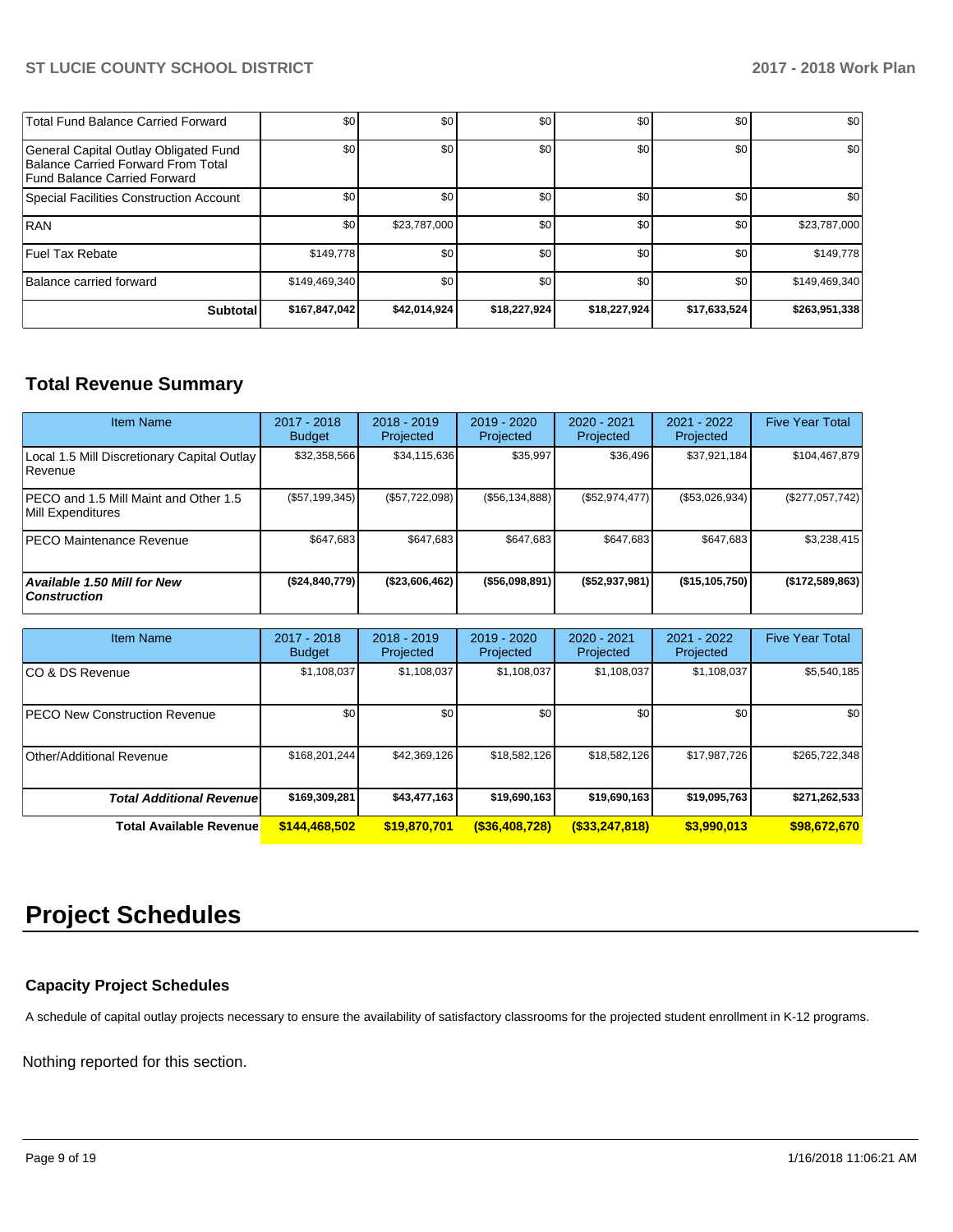Nothing reported for this section.

# **Other Project Schedules**

Major renovations, remodeling, and additions of capital outlay projects that do not add capacity to schools.

| <b>Project Description</b> | Location                      | 2017 - 2018<br>Actual Budget | 2018 - 2019<br>Projected | 2019 - 2020<br>Projected | 2020 - 2021<br>Projected | 2021 - 2022<br>Projected | <b>Total</b>   | Funded |
|----------------------------|-------------------------------|------------------------------|--------------------------|--------------------------|--------------------------|--------------------------|----------------|--------|
| <b>Remodel</b>             | LAWNWOOD<br><b>ELEMENTARY</b> | \$0                          | \$0                      | \$0                      | \$1,600,000              | \$٥Ι                     | \$1,600,000 No |        |
|                            |                               | \$0                          | \$0                      | \$0                      | \$1,600,000              | \$0 I                    | \$1,600,000    |        |

## **Additional Project Schedules**

Any projects that are not identified in the last approved educational plant survey.

| <b>Project Description</b> | Location                                                    | <b>Num</b><br>Classroom<br>s | 2017 - 2018<br><b>Actual Budget</b> | $2018 - 2019$<br>Projected | 2019 - 2020<br>Projected | 2020 - 2021<br>Projected | 2021 - 2022<br>Projected | Total             | Funded |
|----------------------------|-------------------------------------------------------------|------------------------------|-------------------------------------|----------------------------|--------------------------|--------------------------|--------------------------|-------------------|--------|
| Land Acqusition            | <b>DISTRICT</b><br><b>ADMINISTRATIVE</b><br><b>COMPLEX</b>  |                              | \$1,765,000                         | \$0                        | \$0                      | \$0                      | \$0                      | \$1,765,000 Yes   |        |
| Modernization              | <b>FORT PIERCE</b><br><b>WESTWOOD</b><br><b>SENIOR HIGH</b> |                              | \$0                                 | \$8,849,631                | \$79,646,685             | \$0                      | \$0                      | \$88,496,316 No   |        |
| New District Office        | <b>DISTRICT</b><br><b>ADMINISTRATIVE</b><br><b>COMPLEX</b>  |                              | \$0                                 | \$25,297,000               | \$0                      | \$0 <sub>0</sub>         | \$0                      | \$25,297,000 Yes  |        |
|                            |                                                             |                              | \$1,765,000                         | \$34,146,631               | \$79,646,685             | \$0                      |                          | \$0 \$115,558,316 |        |

#### **Non Funded Growth Management Project Schedules**

Schedule indicating which projects, due to planned development, that CANNOT be funded from current revenues projected over the next five years.

Nothing reported for this section.

# **Tracking**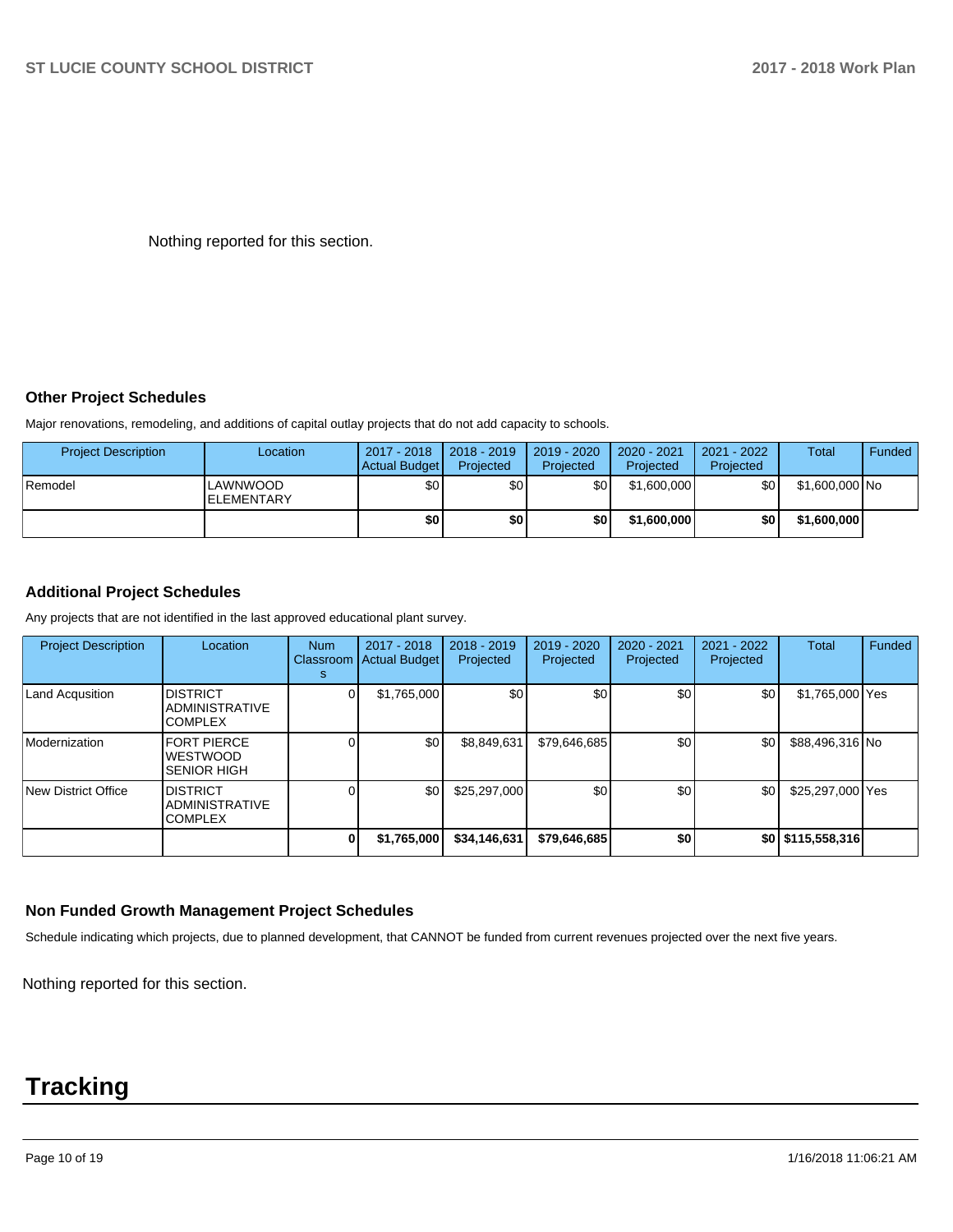# **Capacity Tracking**

| Location                                                           | $2017 -$<br>2018 Satis.<br>Stu. Sta. | Actual<br>$2017 -$<br><b>2018 FISH</b><br>Capacity | Actual<br>$2016 -$<br>2017<br><b>COFTE</b> | # Class<br><b>Rooms</b> | Actual<br>Average<br>$2017 -$<br>2018 Class<br><b>Size</b> | Actual<br>$2017 -$<br>2018<br><b>Utilization</b> | <b>New</b><br>Stu.<br>Capacity | <b>New</b><br>Rooms to<br>be<br>Added/Re<br>moved | Projected<br>$2021 -$<br>2022<br><b>COFTE</b> | Projected<br>$2021 -$<br>2022<br><b>Utilization</b> | Projected<br>$2021 -$<br>2022 Class<br><b>Size</b> |
|--------------------------------------------------------------------|--------------------------------------|----------------------------------------------------|--------------------------------------------|-------------------------|------------------------------------------------------------|--------------------------------------------------|--------------------------------|---------------------------------------------------|-----------------------------------------------|-----------------------------------------------------|----------------------------------------------------|
| FORT PIERCE MAGNET<br><b>SCHOOL OF THE ARTS</b>                    | 497                                  | 447                                                | 452                                        | 24                      | 19                                                         | 101.00%                                          | $\Omega$                       | $\Omega$                                          | 442                                           | 99.00 %                                             | 18                                                 |
| LAWNWOOD<br><b>ELEMENTARY</b>                                      | 825                                  | 825                                                | 726                                        | 46                      | 16                                                         | 88.00 %                                          | $\Omega$                       | $\Omega$                                          | 710                                           | 86.00 %                                             | 15                                                 |
| <b>SAINT LUCIE</b><br><b>ELEMENTARY</b>                            | 818                                  | 818                                                | 710                                        | 44                      | 16                                                         | 87.00 %                                          | $\Omega$                       | $\Omega$                                          | 695                                           | 85.00 %                                             | 16                                                 |
| <b>DAN MCCARTY SCHOOL</b>                                          | 1,400                                | 1,260                                              | 603                                        | 66                      | 9                                                          | 48.00 %                                          | $\Omega$                       | $\Omega$                                          | 590                                           | 47.00 %                                             | 9                                                  |
| <b>FRANCES K SWEET</b><br><b>ELEMENTARY</b>                        | 777                                  | 777                                                | 600                                        | 40                      | 15                                                         | 77.00 %                                          | $\Omega$                       | $\Omega$                                          | 587                                           | 76.00 %                                             | 15                                                 |
| <b>GARDEN CITY EARLY</b><br><b>LEARNING ACADEMY</b>                | 727                                  | $\Omega$                                           | $\Omega$                                   | 41                      | $\Omega$                                                   | 0.00%                                            | $\Omega$                       | $\Omega$                                          | $\mathbf 0$                                   | 0.00%                                               | $\mathbf 0$                                        |
| <b>WHITE CITY</b><br>ELEMENTARY                                    | 641                                  | 641                                                | 550                                        | 34                      | 16                                                         | 86.00%                                           | $\Omega$                       | $\Omega$                                          | 538                                           | 84.00 %                                             | 16                                                 |
| <b>FAIRLAWN</b><br><b>ELEMENTARY</b>                               | 713                                  | 713                                                | 627                                        | 38                      | 17                                                         | 88.00 %                                          | $\Omega$                       | $\Omega$                                          | 614                                           | 86.00 %                                             | 16                                                 |
| OAK HAMMOCK K-8<br><b>SCHOOL</b>                                   | 1,875                                | 1,687                                              | 1,472                                      | 87                      | 17                                                         | 87.00 %                                          | $\Omega$                       | $\mathbf 0$                                       | 1,441                                         | 85.00 %                                             | 17                                                 |
| <b>TREASURE COAST</b><br>HIGH SCHOOL                               | 2,511                                | 2,385                                              | 2,448                                      | 105                     | 23                                                         | 103.00%                                          | $\Omega$                       | $\Omega$                                          | 2,397                                         | 101.00%                                             | 23                                                 |
| <b>WEST GATE K-8</b><br><b>SCHOOL</b>                              | 1,881                                | 1,692                                              | 1,262                                      | 88                      | 14                                                         | 75.00 %                                          | $\Omega$                       | $\Omega$                                          | 1,235                                         | 73.00 %                                             | 14                                                 |
| FORT PIERCE CENTRAL<br>HIGH SCHOOL (NEW)                           | 2,583                                | 2,453                                              | 2,361                                      | 110                     | 21                                                         | 96.00%                                           | $\Omega$                       | $\Omega$                                          | 2,312                                         | 94.00 %                                             | 21                                                 |
| SAMUEL S. GAINES<br><b>ACADEMY</b>                                 | 1,833                                | 1,649                                              | 1,307                                      | 86                      | 15                                                         | 79.00 %                                          | $\Omega$                       | $\Omega$                                          | 1,280                                         | 78.00 %                                             | 15                                                 |
| Allapattah Flats K-8<br>School                                     | 1,932                                | 1,738                                              | 942                                        | 89                      | 11                                                         | 54.00 %                                          | $\Omega$                       | $\Omega$                                          | 930                                           | 54.00 %                                             | 10                                                 |
| SOUTHERN OAKS<br>MIDDLE                                            | 1,283                                | 1,154                                              | 892                                        | 53                      | 17                                                         | 77.00 %                                          | $\Omega$                       | $\Omega$                                          | 874                                           | 76.00 %                                             | 16                                                 |
| WEATHERBEE<br><b>ELEMENTARY</b>                                    | 739                                  | 739                                                | 698                                        | 39                      | 18                                                         | 94.00%                                           | $\Omega$                       | $\Omega$                                          | 683                                           | 92.00 %                                             | 18                                                 |
| <b>SAINT LUCIE WEST</b><br><b>CENTENNIAL SENIOR</b><br><b>HIGH</b> | 2,838                                | 2,696                                              | 2,202                                      | 112                     | 20                                                         | 82.00 %                                          | $\Omega$                       | $\Omega$                                          | 2,156                                         | 80.00 %                                             | 19                                                 |
| SAINT LUCIE WEST K-8<br><b>SCHOOL</b>                              | 2,040                                | 1,836                                              | 1,428                                      | 91                      | 16                                                         | 78.00 %                                          | $\Omega$                       | $\Omega$                                          | 1,399                                         | 76.00%                                              | 15                                                 |
| SAVANNA RIDGE<br><b>ELEMENTARY</b>                                 | 739                                  | 739                                                | 501                                        | 39                      | 13 <sup>1</sup>                                            | 68.00 %                                          | $\overline{0}$                 | $\mathbf 0$                                       | 490                                           | 66.00 %                                             | 13                                                 |
| <b>PERFORMANCE BASED</b><br>PREPARATORY<br><b>ACADEMY</b>          | 305                                  | 228                                                | 126                                        | 13                      | 10 <sup>1</sup>                                            | 55.00 %                                          | $\mathbf 0$                    | $\mathbf 0$                                       | 123                                           | 54.00 %                                             | 9                                                  |
| <b>DALE CASSENS</b><br><b>EDUCATIONAL</b><br><b>COMPLEX</b>        | 500                                  | 500                                                | 187                                        | 26                      | $\overline{7}$                                             | 37.00 %                                          | $\Omega$                       | $\mathbf 0$                                       | 183                                           | 37.00 %                                             | $\overline{7}$                                     |
| SOUTHPORT MIDDLE                                                   | 1,328                                | 1,195                                              | 733                                        | 56                      | 13 <sup>1</sup>                                            | 61.00%                                           | $\Omega$                       | $\Omega$                                          | 718                                           | 60.00%                                              | 13                                                 |
| MARIPOSA<br><b>ELEMENTARY</b>                                      | 1,002                                | 1,002                                              | 687                                        | 54                      | 13 <sup>1</sup>                                            | 69.00 %                                          | $\Omega$                       | $\Omega$                                          | 673                                           | 67.00 %                                             | 12                                                 |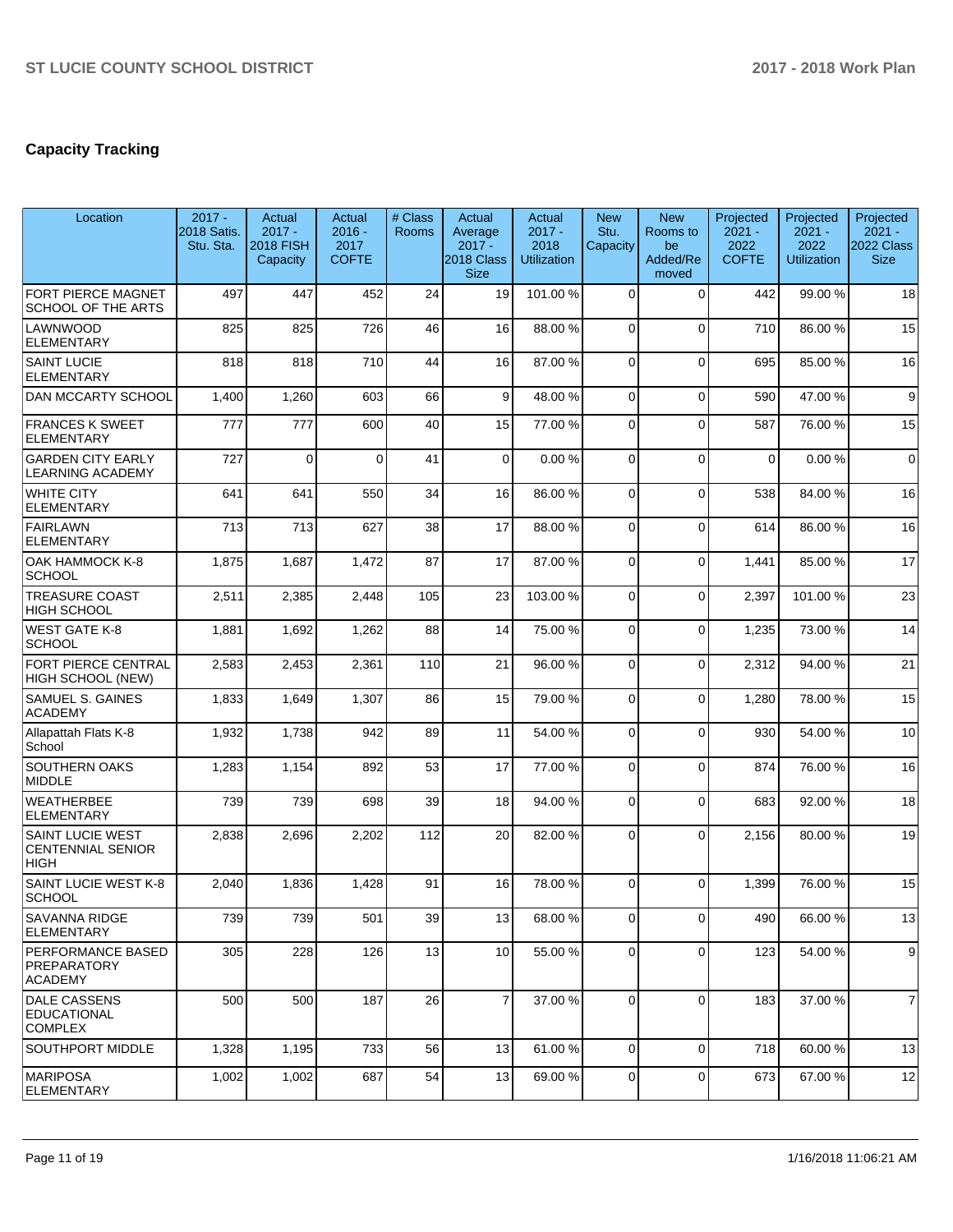| <b>ACADEMY</b>                                      |       | 2,035 | 1,689 | 92 | 18 <sup>1</sup> | 83.00 % | $\Omega$ | $\Omega$ | 1,645 | 81.00%  | 18 |
|-----------------------------------------------------|-------|-------|-------|----|-----------------|---------|----------|----------|-------|---------|----|
| LINCOLN PARK                                        | 2,262 |       |       |    |                 |         |          |          |       |         |    |
| <b>CHESTER A MOORE</b><br><b>IELEMENTARY SCHOOL</b> | 805   | 805   | 514   | 44 | 12              | 64.00%  | $\Omega$ | $\Omega$ | 503   | 62.00 % | 11 |
| <b>PARKWAY ELEMENTARY</b>                           | 775   | 775   | 500   | 41 | 12              | 64.00%  | $\Omega$ | $\Omega$ | 489   | 63.00 % | 12 |
| <b>PORT SAINT LUCIE</b><br><b>SENIOR HIGH</b>       | 2,372 | 2,253 | 1,537 | 98 | 16              | 68.00 % | $\Omega$ | $\Omega$ | 1,504 | 67.00 % | 15 |
| <b>ENVIRONMENTAL</b><br><b>STUDIES</b>              |       |       |       |    |                 |         |          |          |       |         |    |
| <b>ELEMENTARY</b><br>VILLAGE GREEN                  | 545   | 545   | 516   | 30 | 17              | 95.00 % | $\Omega$ | $\Omega$ | 506   | 93.00 % | 17 |
| <b>SCHOOL</b><br>WINDMILL POINT                     | 1,272 | 1,272 | 801   | 65 | 12              | 63.00 % | $\Omega$ | $\Omega$ | 784   | 62.00%  | 12 |
| NORTHPORT K-8                                       | 1,835 | 1,651 | 1,162 | 83 | 14              | 70.00%  | $\Omega$ | $\Omega$ | 1,137 | 69.00 % | 14 |
| <b>BAYSHORE</b><br>ELEMENTARY                       | 891   | 891   | 637   | 47 | 14              | 71.00 % | $\Omega$ | $\Omega$ | 623   | 70.00 % | 13 |
| <b>RIVERS EDGE</b><br>ELEMENTARY                    | 890   | 890   | 685   | 48 | 14              | 77.00 % | $\Omega$ | $\Omega$ | 670   | 75.00 % | 14 |
| <b>FOREST GROVE</b><br>MIDDLE                       | 1,379 | 1,241 | 833   | 58 | 14              | 67.00 % | $\Omega$ | $\Omega$ | 816   | 66.00 % | 14 |
| MANATEE ACADEMY K-8                                 | 2,055 | 1,849 | 1,348 | 94 | 14              | 73.00 % | $\Omega$ | $\Omega$ | 1,320 | 71.00 % | 14 |

The COFTE Projected Total (34,148) for 2021 - 2022 must match the Official Forecasted COFTE Total (34,149 ) for 2021 - 2022 before this section can be completed. In the event that the COFTE Projected Total does not match the Official forecasted COFTE, then the Balanced Projected COFTE Table should be used to balance COFTE.

| Projected COFTE for 2021 - 2022 |        | <b>Grade Level Type</b> |
|---------------------------------|--------|-------------------------|
| Elementary (PK-3)               | 10,037 |                         |
| Middle $(4-8)$                  | 13,179 | Elementary (PK-3)       |
| High (9-12)                     | 10,932 |                         |
|                                 | 34,149 | Middle (4-8)            |
|                                 |        | High (9-12)             |

| <b>Grade Level Type</b> | <b>Balanced Projected</b><br>COFTE for 2021 - 2022 |
|-------------------------|----------------------------------------------------|
| Elementary (PK-3)       |                                                    |
| Middle $(4-8)$          |                                                    |
| High (9-12)             |                                                    |
|                         | 34,148                                             |

### **Relocatable Replacement**

Number of relocatable classrooms clearly identified and scheduled for replacement in the school board adopted financially feasible 5-year district work program.

|  | Location | 2017<br>2018 | 2019<br>2018 | 2020<br>2019 | 2021<br>$2020 -$ | 2022<br>2021 | S Total<br>vear 5. |
|--|----------|--------------|--------------|--------------|------------------|--------------|--------------------|
|--|----------|--------------|--------------|--------------|------------------|--------------|--------------------|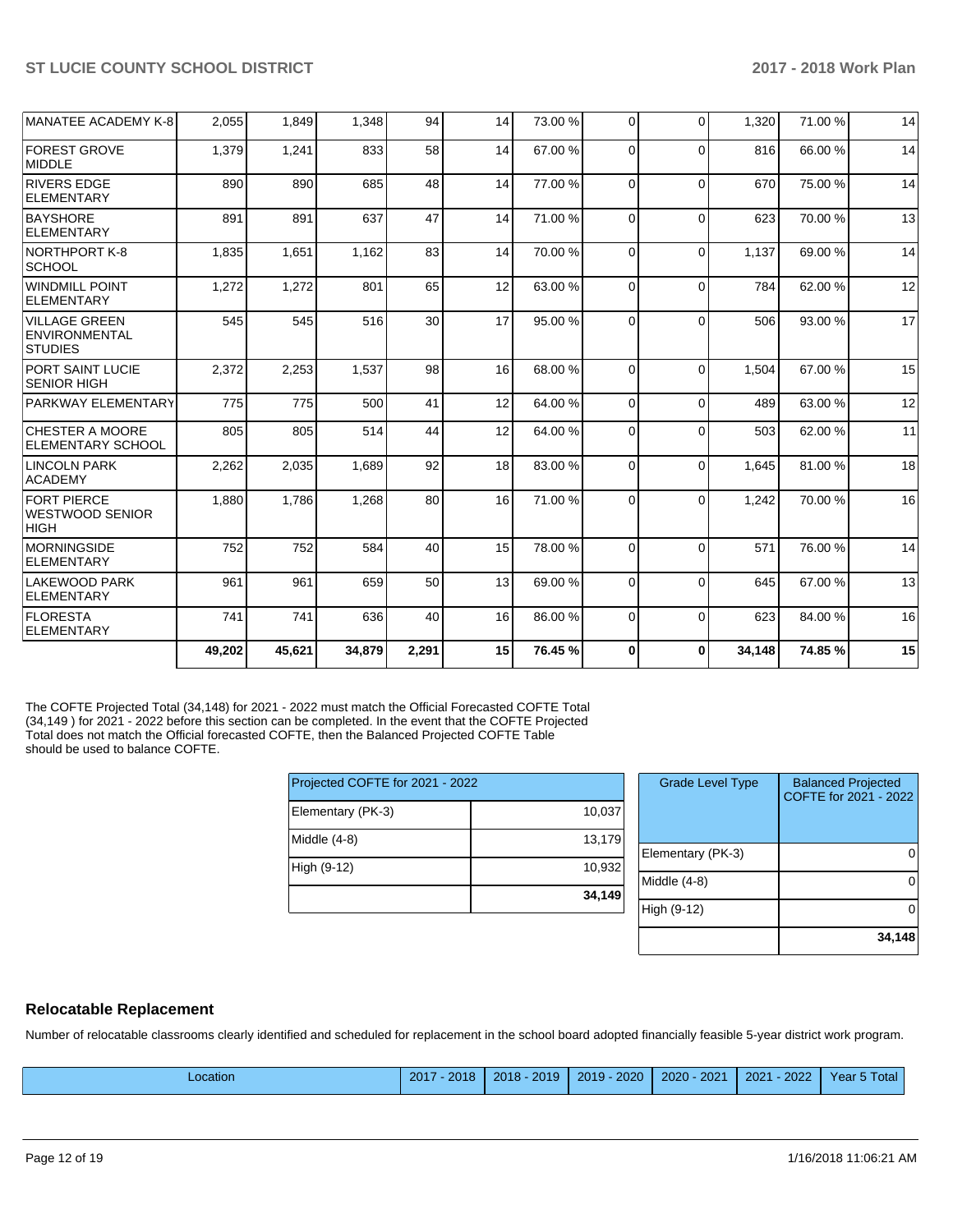| ш<br> |  |  |  |
|-------|--|--|--|
|       |  |  |  |

### **Charter Schools Tracking**

Information regarding the use of charter schools.

| Location-Type                              | # Relocatable<br>units or<br>permanent<br>classrooms | Owner         | Year Started or<br>Scheduled | <b>Student</b><br><b>Stations</b> | <b>Students</b><br>Enrolled | Years in<br>Contract | <b>Total Charter</b><br><b>Students</b><br>projected for<br>$2021 - 2022$ |
|--------------------------------------------|------------------------------------------------------|---------------|------------------------------|-----------------------------------|-----------------------------|----------------------|---------------------------------------------------------------------------|
| Imagine Nau Charter                        |                                                      | 36 LEASE RENT | 2008                         | 743                               | 687                         | 10 <sup>1</sup>      | 743                                                                       |
| Renaissance Charter School of<br>St. Lucie |                                                      | 70 LEASE RENT | 2009                         | 1,290                             | 1,220                       | 10 <sub>1</sub>      | 1,290                                                                     |
| Renaissance Tradition                      |                                                      | 75 LEASE RENT | 2013                         | 1.504                             | 775                         |                      | .504                                                                      |
| College Preparatory Academy                |                                                      | 12 LEASE RENT | 2012                         | 1.000                             | 225                         | 5.                   | 600                                                                       |
|                                            | 193                                                  |               |                              | 4,537                             | 2.907                       |                      | 4,137                                                                     |

# **Special Purpose Classrooms Tracking**

The number of classrooms that will be used for certain special purposes in the current year, by facility and type of classroom, that the district will, 1), not use for educational purposes, and 2), the co-teaching classrooms that are not open plan classrooms and will be used for educational purposes.

| School                               | <b>School Type</b> | # of Elementary<br>K-3 Classrooms | # of Middle 4-8<br><b>Classrooms</b> | # of High $9-12$<br><b>Classrooms</b> | # of $ESE$<br>Classrooms | # of Combo<br><b>Classrooms</b> | <b>Total</b><br><b>Classrooms</b> |
|--------------------------------------|--------------------|-----------------------------------|--------------------------------------|---------------------------------------|--------------------------|---------------------------------|-----------------------------------|
| <b>BAYSHORE ELEMENTARY</b>           | Educational        |                                   |                                      |                                       |                          |                                 | 15 <sup>1</sup>                   |
| <b>WINDMILL POINT ELEMENTARY</b>     | Educational        |                                   |                                      |                                       |                          |                                 | 15 <sup>1</sup>                   |
| <b>OAK HAMMOCK K-8 SCHOOL</b>        | Educational        |                                   |                                      |                                       |                          |                                 | <b>20</b>                         |
| <b>Total Educational Classrooms:</b> |                    | 10                                | 10                                   | 10                                    | 10                       | 10                              | 50                                |

| School                               | <b>School Type</b> | # of Elementary<br>K-3 Classrooms | # of Middle 4-8<br><b>Classrooms</b> | # of High $9-12$<br><b>Classrooms</b> | # of $ESE$<br><b>Classrooms</b> | # of Combo<br><b>Classrooms</b> | Total<br><b>Classrooms</b> |
|--------------------------------------|--------------------|-----------------------------------|--------------------------------------|---------------------------------------|---------------------------------|---------------------------------|----------------------------|
| BAYSHORE ELEMENTARY                  | Co-Teaching        |                                   |                                      |                                       |                                 |                                 | 31                         |
| IOAK HAMMOCK K-8 SCHOOL              | Co-Teaching        |                                   |                                      |                                       |                                 |                                 | 51                         |
| IWEST GATE K-8 SCHOOL                | Co-Teaching        |                                   |                                      |                                       |                                 |                                 |                            |
| <b>Total Co-Teaching Classrooms:</b> |                    | 10 <sup>1</sup>                   |                                      |                                       |                                 |                                 | 12 <sub>l</sub>            |

# **Infrastructure Tracking**

**Necessary offsite infrastructure requirements resulting from expansions or new schools. This section should include infrastructure information related to capacity project schedules and other project schedules (Section 4).** 

None.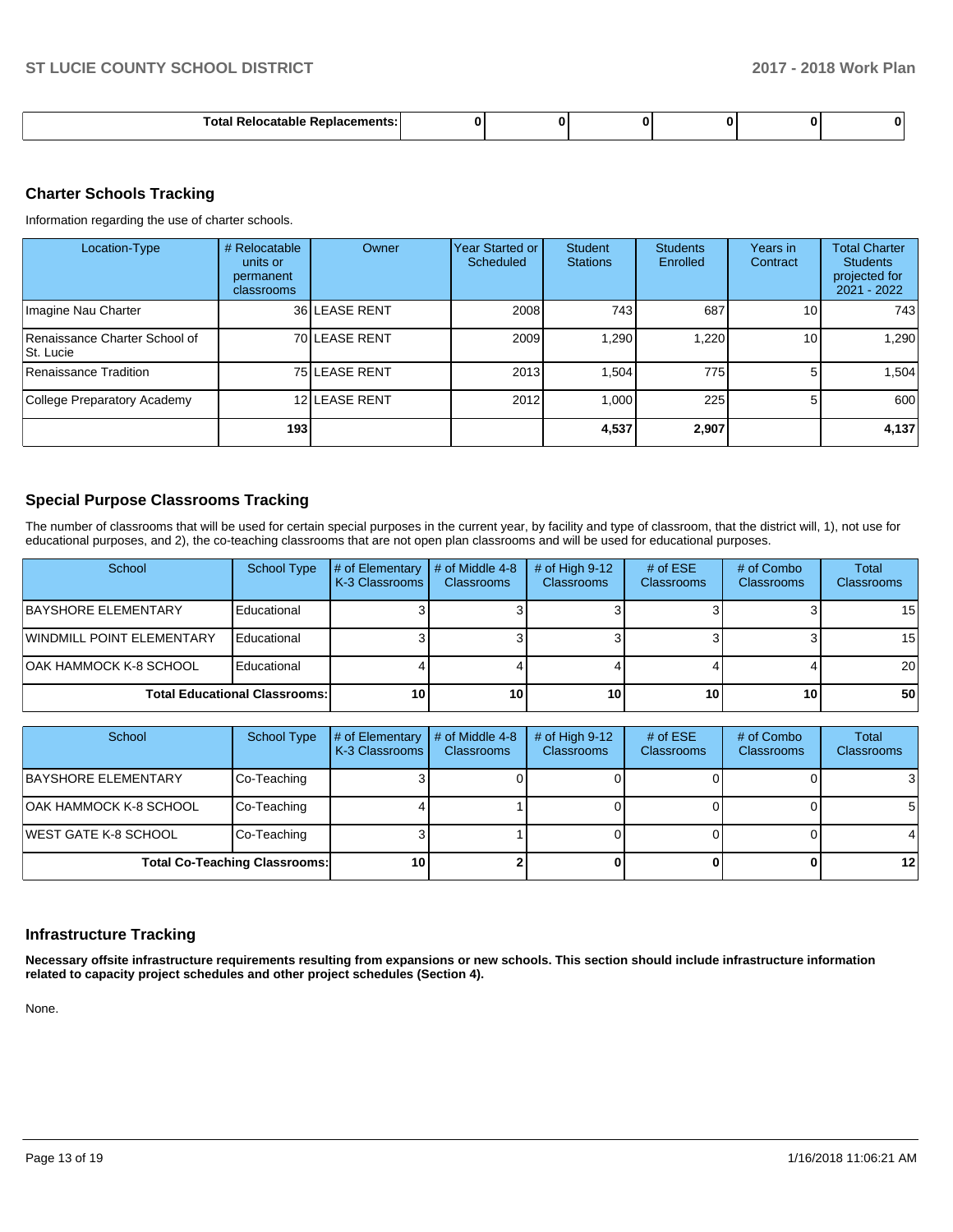**Proposed location of planned facilities, whether those locations are consistent with the comprehensive plans of all affected local governments, and recommendations for infrastructure and other improvements to land adjacent to existing facilities. Provisions of 1013.33(12), (13) and (14) and 1013.36 must be addressed for new facilities planned within the 1st three years of the plan (Section 5).** 

Hurricane Irma flooded the district office. This is the 4th time the building has flooded since constructed. The District will build a new administrative office at a new location where it is properly zoned and meets the local government's requirements.

**Consistent with Comp Plan?** Yes

#### **Net New Classrooms**

The number of classrooms, by grade level and type of construction, that were added during the last fiscal year.

| List the net new classrooms added in the 2016 - 2017 fiscal year. |                              |                                                                                                                                                         |                                |                        | List the net new classrooms to be added in the 2017 - 2018 fiscal<br>year. |                            |                                |                        |
|-------------------------------------------------------------------|------------------------------|---------------------------------------------------------------------------------------------------------------------------------------------------------|--------------------------------|------------------------|----------------------------------------------------------------------------|----------------------------|--------------------------------|------------------------|
|                                                                   |                              | "Classrooms" is defined as capacity carrying classrooms that are added to increase<br>capacity to enable the district to meet the Class Size Amendment. |                                |                        | Totals for fiscal year 2017 - 2018 should match totals in Section 15A.     |                            |                                |                        |
| Location                                                          | $2016 - 2017$ #<br>Permanent | 2016 - 2017 #<br>Modular                                                                                                                                | $2016 - 2017$ #<br>Relocatable | $2016 - 2017$<br>Total | $2017 - 2018$ #<br>Permanent                                               | $2017 - 2018$ #<br>Modular | $2017 - 2018$ #<br>Relocatable | $2017 - 2018$<br>Total |
| Elementary (PK-3)                                                 |                              |                                                                                                                                                         |                                |                        |                                                                            |                            |                                |                        |
| Middle (4-8)                                                      |                              |                                                                                                                                                         |                                |                        |                                                                            |                            |                                |                        |
| High (9-12)                                                       |                              |                                                                                                                                                         |                                |                        |                                                                            |                            |                                | $\Omega$               |
|                                                                   |                              |                                                                                                                                                         |                                |                        |                                                                            |                            |                                |                        |

# **Relocatable Student Stations**

Number of students that will be educated in relocatable units, by school, in the current year, and the projected number of students for each of the years in the workplan.

| <b>Site</b>                         | 2017 - 2018    | 2018 - 2019 | 2019 - 2020 | 2020 - 2021 | 2021 - 2022 | 5 Year Average |
|-------------------------------------|----------------|-------------|-------------|-------------|-------------|----------------|
| <b>FOREST GROVE MIDDLE</b>          | 308            | 286         | 286         | 286         | 286         | 290            |
| <b>WINDMILL POINT ELEMENTARY</b>    | $\Omega$       | 0           | 0           | 0           | 0           | $\Omega$       |
| VILLAGE GREEN ENVIRONMENTAL STUDIES | 22             | 22          | 22          | 22          | 22          | 22             |
| PORT SAINT LUCIE SENIOR HIGH        | $\overline{0}$ | 0           | 0           | $\Omega$    | 0           | 0              |
| <b>PARKWAY ELEMENTARY</b>           | 22             | 22          | 22          | 22          | 22          | 22             |
| DALE CASSENS EDUCATIONAL COMPLEX    | 97             | 119         | 119         | 119         | 119         | 115            |
| SOUTHPORT MIDDLE                    | 220            | 220         | 220         | 220         | 220         | 220            |
| <b>SAINT LUCIE ELEMENTARY</b>       | 62             | 62          | 62          | 62          | 62          | 62             |
| <b>IDAN MCCARTY SCHOOL</b>          | $\Omega$       | $\Omega$    | $\Omega$    | 0           | $\Omega$    | 0              |
| <b>IFRANCES K SWEET ELEMENTARY</b>  | $\Omega$       | $\Omega$    | $\Omega$    | O           | $\Omega$    | $\Omega$       |
| <b>IFLORESTA ELEMENTARY</b>         | 166            | 166         | 166         | 166         | 166         | 166            |
| <b>BAYSHORE ELEMENTARY</b>          | 0              | $\Omega$    | $\Omega$    | $\Omega$    | $\Omega$    | $\Omega$       |
| NORTHPORT K-8 SCHOOL                | 22             | 22          | 22          | 22          | 22          | 22             |
| Allapattah Flats K-8 School         | 0              | $\Omega$    | $\Omega$    | $\Omega$    | $\Omega$    | $\Omega$       |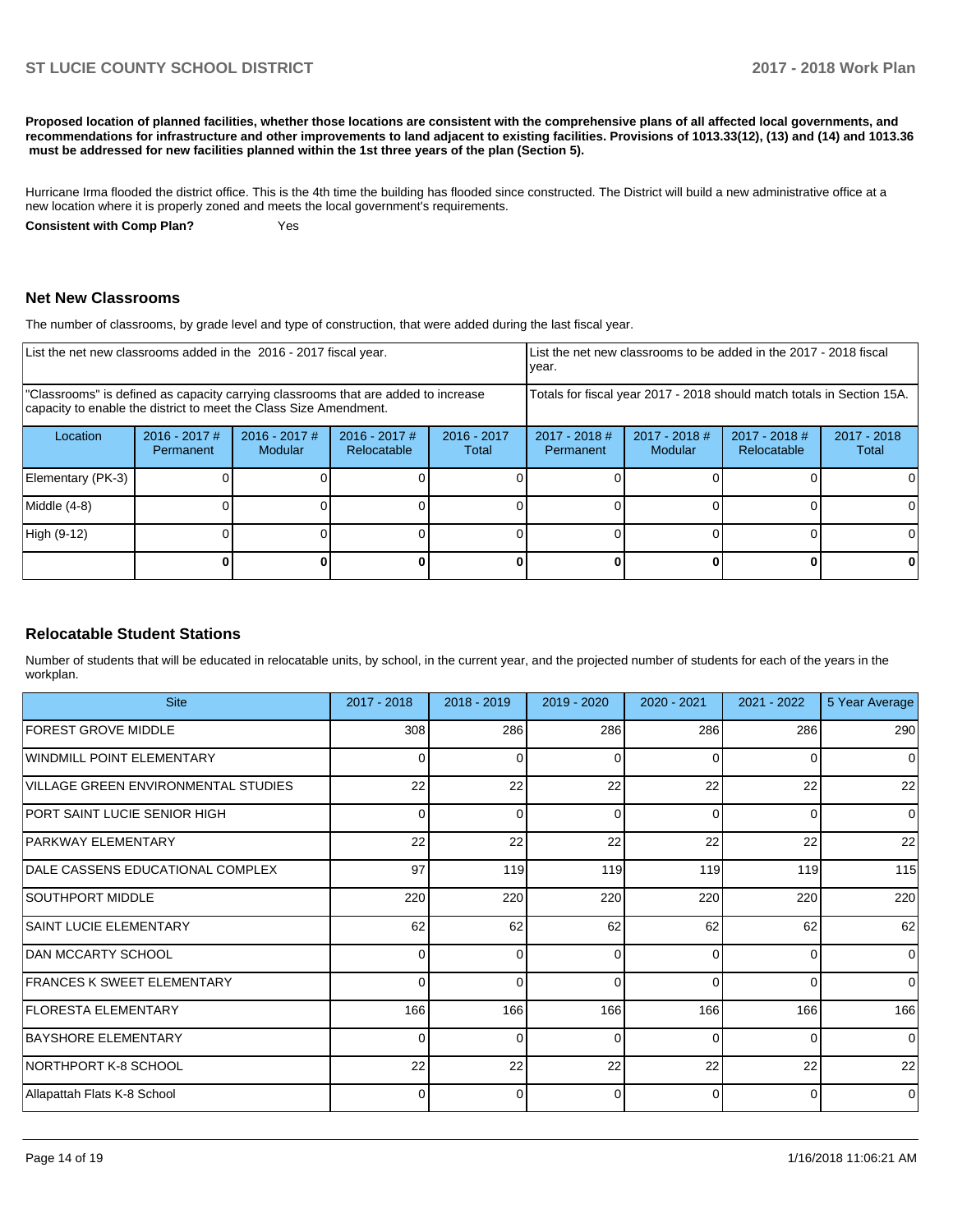| TREASURE COAST HIGH SCHOOL                        | $\overline{0}$ | $\mathbf 0$ | $\Omega$       | $\Omega$ | 0              | 0        |
|---------------------------------------------------|----------------|-------------|----------------|----------|----------------|----------|
| <b>WHITE CITY ELEMENTARY</b>                      | 184            | 184         | 184            | 184      | 184            | 184      |
| <b>FAIRLAWN ELEMENTARY</b>                        | 0              | $\mathbf 0$ | 0              | $\Omega$ | 0              | 0        |
| FORT PIERCE MAGNET SCHOOL OF THE ARTS             | $\Omega$       | $\Omega$    | $\Omega$       | $\Omega$ | $\Omega$       | $\Omega$ |
| <b>LAWNWOOD ELEMENTARY</b>                        | 18             | 18          | 18             | 18       | 18             | 18       |
| LAKEWOOD PARK ELEMENTARY                          | 18             | 18          | 18             | 18       | 18             | 18       |
| <b>LINCOLN PARK ACADEMY</b>                       | $\Omega$       | $\mathbf 0$ | $\Omega$       | $\Omega$ | $\Omega$       | $\Omega$ |
| FORT PIERCE WESTWOOD SENIOR HIGH                  | 92             | 92          | 92             | 92       | 92             | 92       |
| MORNINGSIDE ELEMENTARY                            | 191            | 191         | 191            | 191      | 191            | 191      |
| FORT PIERCE CENTRAL HIGH SCHOOL (NEW)             | $\overline{0}$ | $\mathbf 0$ | $\mathbf 0$    | $\Omega$ | $\mathbf 0$    | $\Omega$ |
| SAMUEL S. GAINES ACADEMY                          | 0              | $\mathbf 0$ | 0              | $\Omega$ | 0              | $\Omega$ |
| OAK HAMMOCK K-8 SCHOOL                            | $\Omega$       | $\Omega$    | 0              | $\Omega$ | 0              | $\Omega$ |
| GARDEN CITY EARLY LEARNING ACADEMY                | $\Omega$       | $\Omega$    | $\Omega$       | $\Omega$ | $\Omega$       | 0        |
| CHESTER A MOORE ELEMENTARY SCHOOL                 | 0              | $\mathbf 0$ | $\overline{0}$ | $\Omega$ | $\Omega$       | 0        |
| SAINT LUCIE WEST CENTENNIAL SENIOR HIGH           | 19             | 19          | 19             | 19       | 19             | 19       |
| SAINT LUCIE WEST K-8 SCHOOL                       | $\Omega$       | $\Omega$    | $\Omega$       | $\Omega$ | $\Omega$       | $\Omega$ |
| SAVANNA RIDGE ELEMENTARY                          | $\Omega$       | $\mathbf 0$ | $\mathbf 0$    | $\Omega$ | 0              | $\Omega$ |
| PERFORMANCE BASED PREPARATORY ACADEMY             | 89             | $\Omega$    | $\Omega$       | $\Omega$ | $\overline{0}$ | 18       |
| <b>WEST GATE K-8 SCHOOL</b>                       | $\Omega$       | $\Omega$    | $\Omega$       | $\Omega$ | $\Omega$       | $\Omega$ |
| RIVERS EDGE ELEMENTARY                            | 162            | 162         | 162            | 162      | 162            | 162      |
| SOUTHERN OAKS MIDDLE                              | 135            | 135         | 135            | 135      | 135            | 135      |
| <b>WEATHERBEE ELEMENTARY</b>                      | $\Omega$       | $\Omega$    | $\Omega$       | $\Omega$ | $\Omega$       | $\Omega$ |
| MARIPOSA ELEMENTARY                               | $\Omega$       | $\Omega$    | $\Omega$       | $\Omega$ | $\Omega$       | $\Omega$ |
| MANATEE ACADEMY K-8                               | $\Omega$       | $\mathbf 0$ | $\Omega$       | $\Omega$ | 0              | 0        |
| Totals for ST LUCIE COUNTY SCHOOL DISTRICT        |                |             |                |          |                |          |
| Total students in relocatables by year.           | 1,827          | 1,738       | 1,738          | 1,738    | 1,738          | 1,756    |
| Total number of COFTE students projected by year. | 34,844         | 34,613      | 34,402         | 34,270   | 34,149         | 34,456   |

# **Leased Facilities Tracking**

Exising leased facilities and plans for the acquisition of leased facilities, including the number of classrooms and student stations, as reported in the educational plant survey, that are planned in that location at the end of the five year workplan.

Percent in relocatables by year. **5 % 5 % 5 % 5 % 5 % 5 %**

| Location                     | # of Leased<br><b>IClassrooms 2017 - I</b><br>2018 | <b>FISH Student</b><br>Stations | Owner | # of Leased<br><b>IClassrooms 2021 - I</b><br>2022 | <b>FISH Student</b><br><b>Stations</b> |
|------------------------------|----------------------------------------------------|---------------------------------|-------|----------------------------------------------------|----------------------------------------|
| <b>WHITE CITY ELEMENTARY</b> |                                                    |                                 |       |                                                    | 01                                     |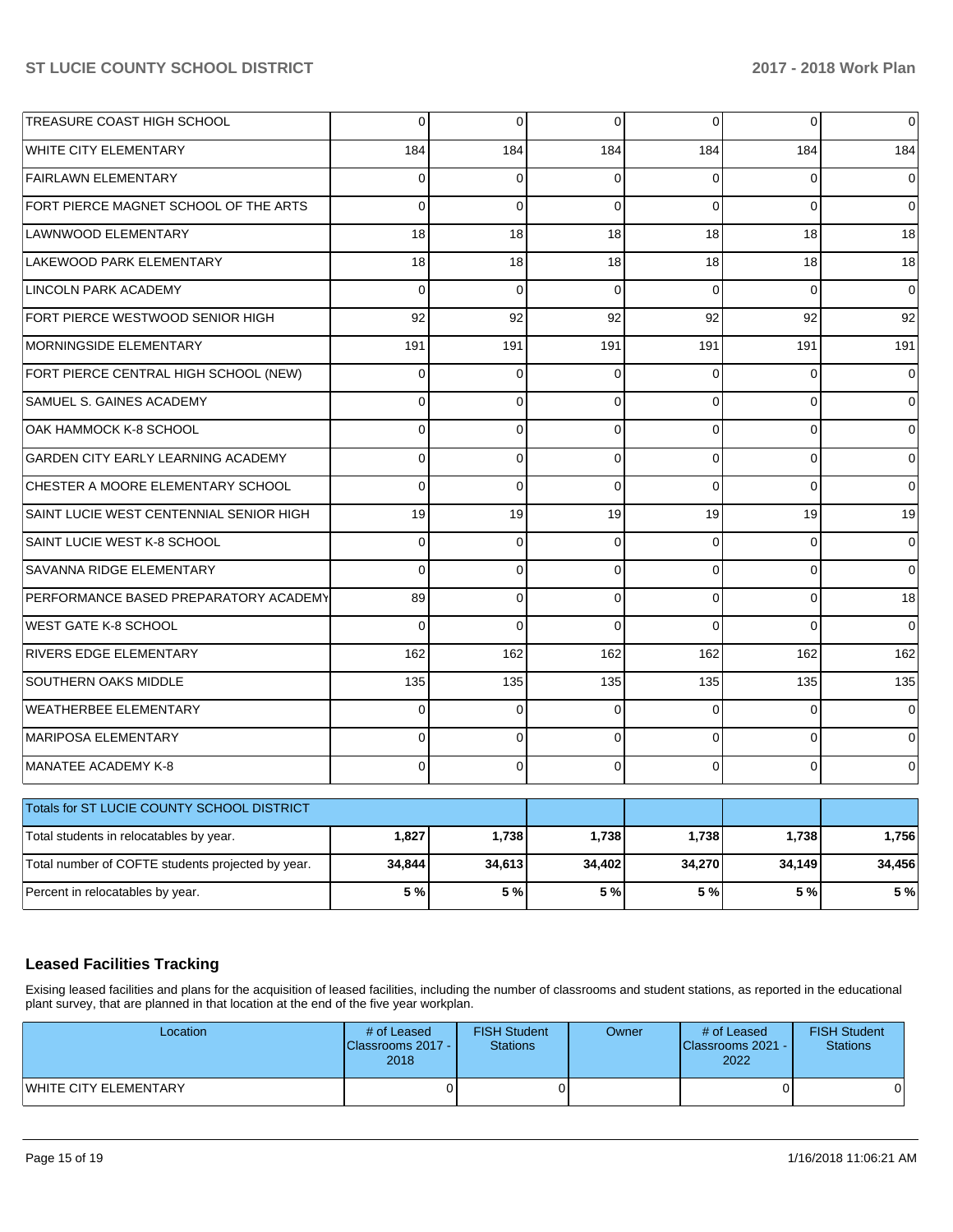| <b>FAIRLAWN ELEMENTARY</b>              | $\Omega$ | 0           |                                       | $\overline{0}$ | 0 |
|-----------------------------------------|----------|-------------|---------------------------------------|----------------|---|
| FORT PIERCE MAGNET SCHOOL OF THE ARTS   | $\Omega$ | 0           |                                       | 0              |   |
| LAWNWOOD ELEMENTARY                     | $\Omega$ | 0           |                                       | 0              |   |
| SAINT LUCIE ELEMENTARY                  | $\Omega$ | $\Omega$    |                                       | 0              | 0 |
| <b>DAN MCCARTY SCHOOL</b>               | $\Omega$ | 0           |                                       | 0              |   |
| <b>FRANCES K SWEET ELEMENTARY</b>       | $\Omega$ | 0           |                                       | 0              |   |
| GARDEN CITY EARLY LEARNING ACADEMY      | $\Omega$ | 0           |                                       | 0              |   |
| CHESTER A MOORE ELEMENTARY SCHOOL       | $\Omega$ | $\Omega$    |                                       | 0              | 0 |
| <b>LINCOLN PARK ACADEMY</b>             | $\Omega$ | 0           |                                       | 0              |   |
| FORT PIERCE WESTWOOD SENIOR HIGH        | $\Omega$ | $\Omega$    |                                       | 0              |   |
| LAKEWOOD PARK ELEMENTARY                | 0        |             | 0 School Board of<br>St. Lucie County | $\Omega$       |   |
| <b>FLORESTA ELEMENTARY</b>              | $\Omega$ | $\Omega$    |                                       | $\mathbf 0$    |   |
| <b>BAYSHORE ELEMENTARY</b>              | $\Omega$ | 0           |                                       | 0              |   |
| NORTHPORT K-8 SCHOOL                    | $\Omega$ | 0           |                                       | $\Omega$       |   |
| WINDMILL POINT ELEMENTARY               | $\Omega$ | 0           |                                       | 0              |   |
| VILLAGE GREEN ENVIRONMENTAL STUDIES     | $\Omega$ | 0           |                                       | $\Omega$       |   |
| PORT SAINT LUCIE SENIOR HIGH            | $\Omega$ | 0           |                                       | 0              |   |
| PARKWAY ELEMENTARY                      | $\Omega$ | 0           |                                       | 0              |   |
| DALE CASSENS EDUCATIONAL COMPLEX        | $\Omega$ | 0           |                                       | 0              |   |
| SOUTHPORT MIDDLE                        | $\Omega$ | 0           |                                       | $\Omega$       |   |
| MARIPOSA ELEMENTARY                     | $\Omega$ | 0           |                                       | 0              |   |
| MANATEE ACADEMY K-8                     | $\Omega$ | 0           |                                       | 0              |   |
| <b>FOREST GROVE MIDDLE</b>              | $\Omega$ | 0           |                                       | 0              |   |
| <b>RIVERS EDGE ELEMENTARY</b>           | $\Omega$ | 0           |                                       | $\Omega$       |   |
| SOUTHERN OAKS MIDDLE                    | 0        | 0           |                                       | 0              | 0 |
| <b>WEATHERBEE ELEMENTARY</b>            | 0        | 0           |                                       | 0              | 0 |
| SAINT LUCIE WEST CENTENNIAL SENIOR HIGH | 0        | $\mathbf 0$ |                                       | 0              | 0 |
| SAINT LUCIE WEST K-8 SCHOOL             | 0        | 0           |                                       | 0              | 0 |
| SAVANNA RIDGE ELEMENTARY                | 0        | $\mathbf 0$ |                                       | 0              | 0 |
| PERFORMANCE BASED PREPARATORY ACADEMY   | 0        | 0           |                                       | 0              | 0 |
| OAK HAMMOCK K-8 SCHOOL                  | 0        | 0           |                                       | 0              | 0 |
| TREASURE COAST HIGH SCHOOL              | 0        | 0           |                                       | 0              | 0 |
| <b>WEST GATE K-8 SCHOOL</b>             | 0        | $\mathbf 0$ |                                       | 0              | 0 |
| FORT PIERCE CENTRAL HIGH SCHOOL (NEW)   | 0        | 0           |                                       | 0              | 0 |
| SAMUEL S. GAINES ACADEMY                | 0        | $\mathbf 0$ |                                       | 0              | 0 |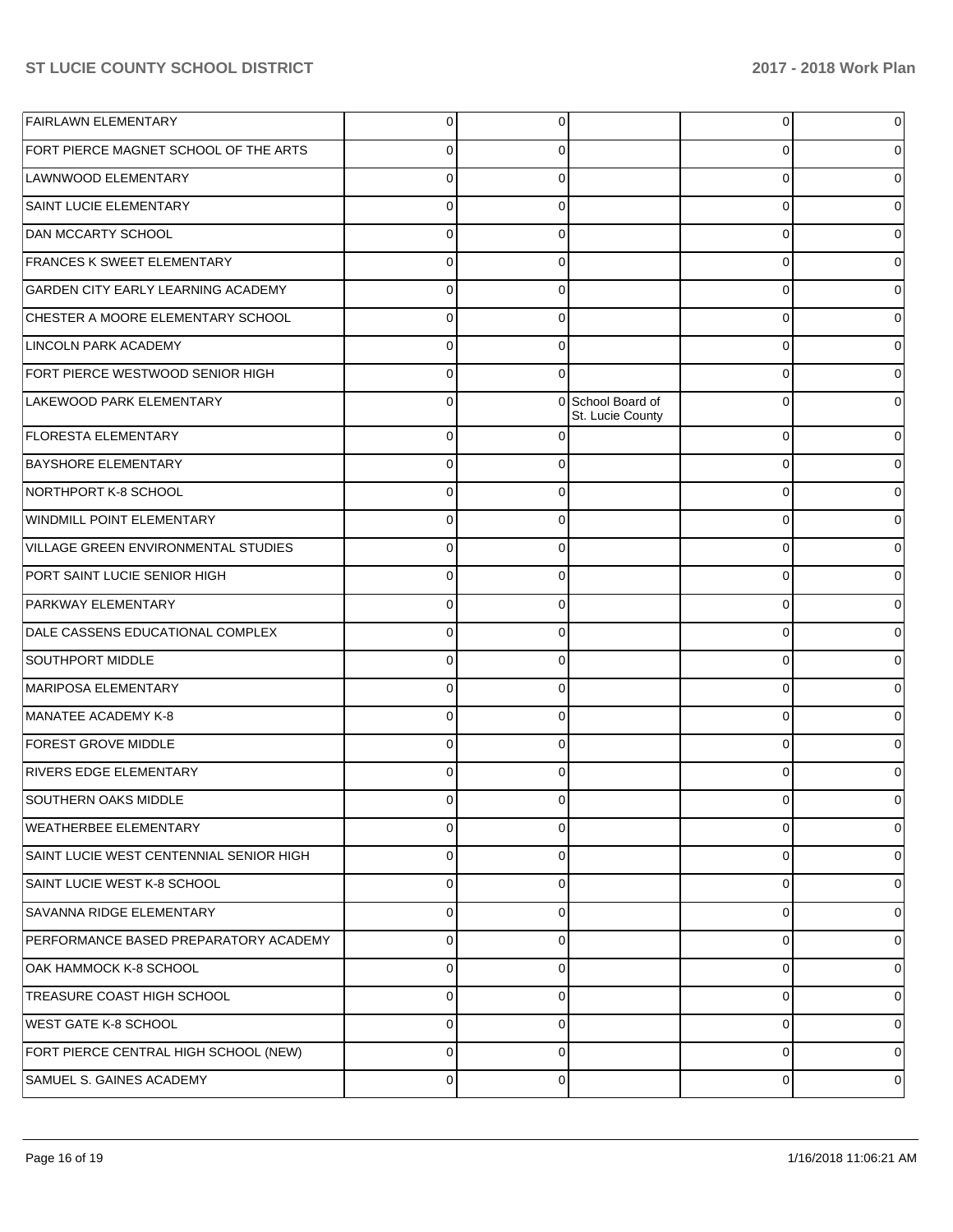| Allapattah Flats K-8 School |  |  |  |
|-----------------------------|--|--|--|
| MORNINGSIDE ELEMENTARY      |  |  |  |
|                             |  |  |  |

#### **Failed Standard Relocatable Tracking**

Relocatable units currently reported by school, from FISH, and the number of relocatable units identified as 'Failed Standards'.

Nothing reported for this section.

**Planning**

#### **Class Size Reduction Planning**

**Plans approved by the school board that reduce the need for permanent student stations such as acceptable school capacity levels, redistricting, busing, year-round schools, charter schools, magnet schools, public-private partnerships, multitrack scheduling, grade level organization, block scheduling, or other alternatives.**

 The St. Lucie County School District has a choice plan that allows us to use all schools in an attendance zone to the maximum program potential. A typical attendance zone may have five to eight schools of a particular grade level to allow parents to choose from the school. The students are assigned based upon available capacity. This allows us to use all the capacity before constructing new schools. The District also has a magnet school program that allows us fully utilizes the capacity at the intercity schools.

#### **School Closure Planning**

**Plans for the closure of any school, including plans for disposition of the facility or usage of facility space, and anticipated revenues.** 

No anticipated closing.

# **Long Range Planning**

### **Ten-Year Maintenance**

District projects and locations regarding the projected need for major renovation, repair, and maintenance projects within the district in years 6-10 beyond the projects plans detailed in the five years covered by the work plan.

Nothing reported for this section.

**Ten-Year Capacity**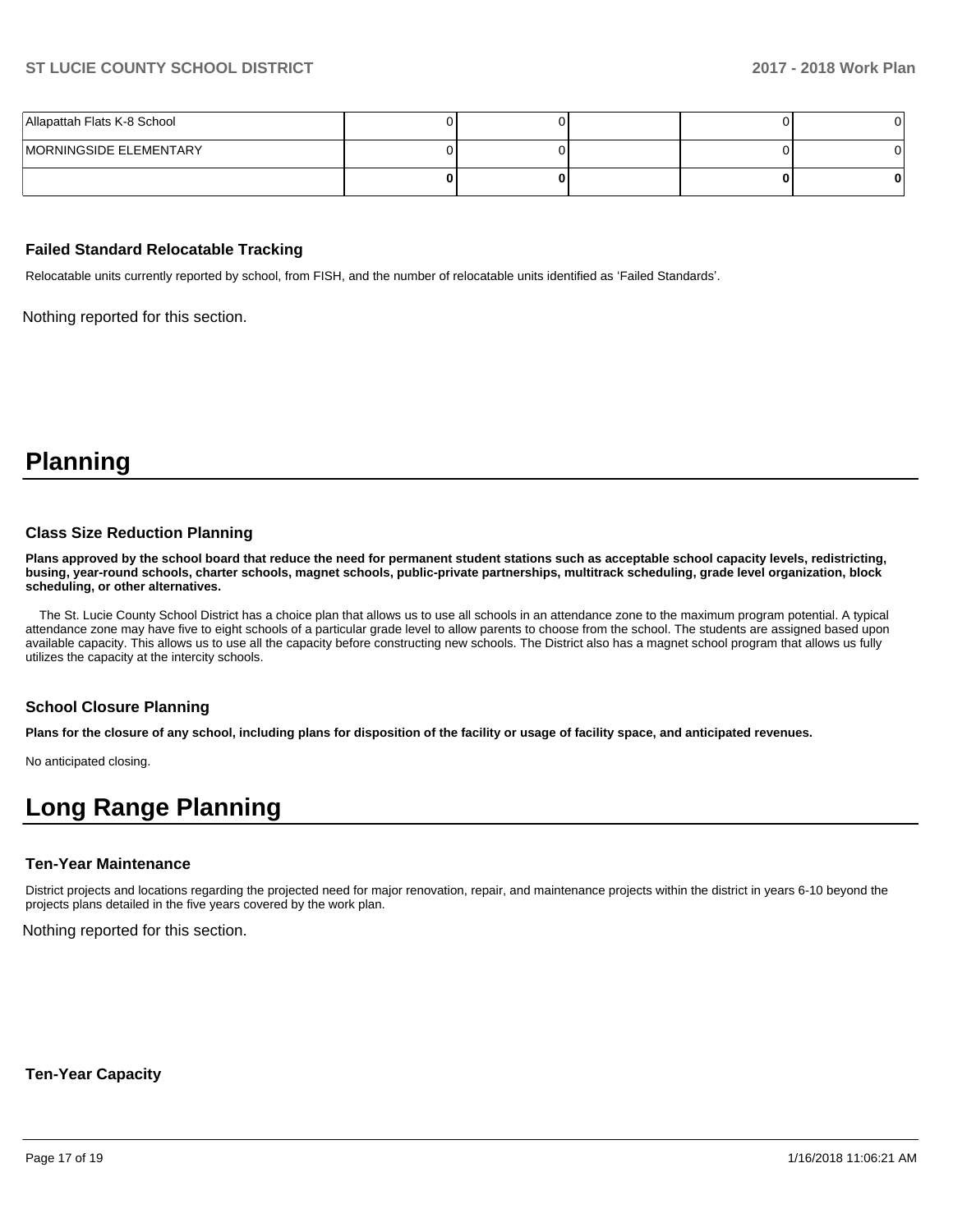Schedule of capital outlay projects projected to ensure the availability of satisfactory student stations for the projected student enrollment in K-12 programs for the future 5 years beyond the 5-year district facilities work program.

Nothing reported for this section.

### **Ten-Year Planned Utilization**

Schedule of planned capital outlay projects identifying the standard grade groupings, capacities, and planned utilization rates of future educational facilities of the district for both permanent and relocatable facilities.

| Grade Level Projections         | <b>FISH</b><br><b>Student</b><br><b>Stations</b> | Actual 2016 -<br><b>2017 FISH</b><br>Capacity | Actual<br>$2016 -$<br>2017<br><b>COFTE</b> | Actual 2016 - 2017<br><b>Utilization</b> | Actual 2017 - 2018 / 2026 - 2027 new<br>Student Capacity to be added/removed | Projected 2026<br><b>2027 COFTE</b> | Projected 2026 -<br>2027 Utilization |
|---------------------------------|--------------------------------------------------|-----------------------------------------------|--------------------------------------------|------------------------------------------|------------------------------------------------------------------------------|-------------------------------------|--------------------------------------|
| Elementary - District<br>Totals | 13,886                                           | 13,886                                        | 10,628.10                                  | 76.54 %                                  |                                                                              |                                     | 0.00%                                |
| Middle - District Totals        | 21.600                                           | 19,434                                        | 14,122.38                                  | 72.67 %                                  |                                                                              |                                     | 0.00%                                |
| High - District Totals          | 12.489                                           | 11.801                                        | 9.941.27                                   | 84.24 %                                  |                                                                              |                                     | 0.00%                                |
| Other - ESE, etc                | 2.003                                            | 500                                           | 187.02                                     | 37.40 %                                  |                                                                              |                                     | 0.00%                                |
|                                 | 49,978                                           | 45,621                                        | 34,878,77                                  | 76.45 %                                  |                                                                              |                                     | 0.00%                                |

**Combination schools are included with the middle schools for student stations, capacity, COFTE and utilization purposes because these facilities all have a 90% utilization factor. Use this space to explain or define the grade groupings for combination schools.** 

No comments to report.

# **Ten-Year Infrastructure Planning**

Nothing reported for this section.

#### **Twenty-Year Maintenance**

District projects and locations regarding the projected need for major renovation, repair, and maintenance projects within the district in years 11-20 beyond the projects plans detailed in the five years covered by the work plan.

Nothing reported for this section.